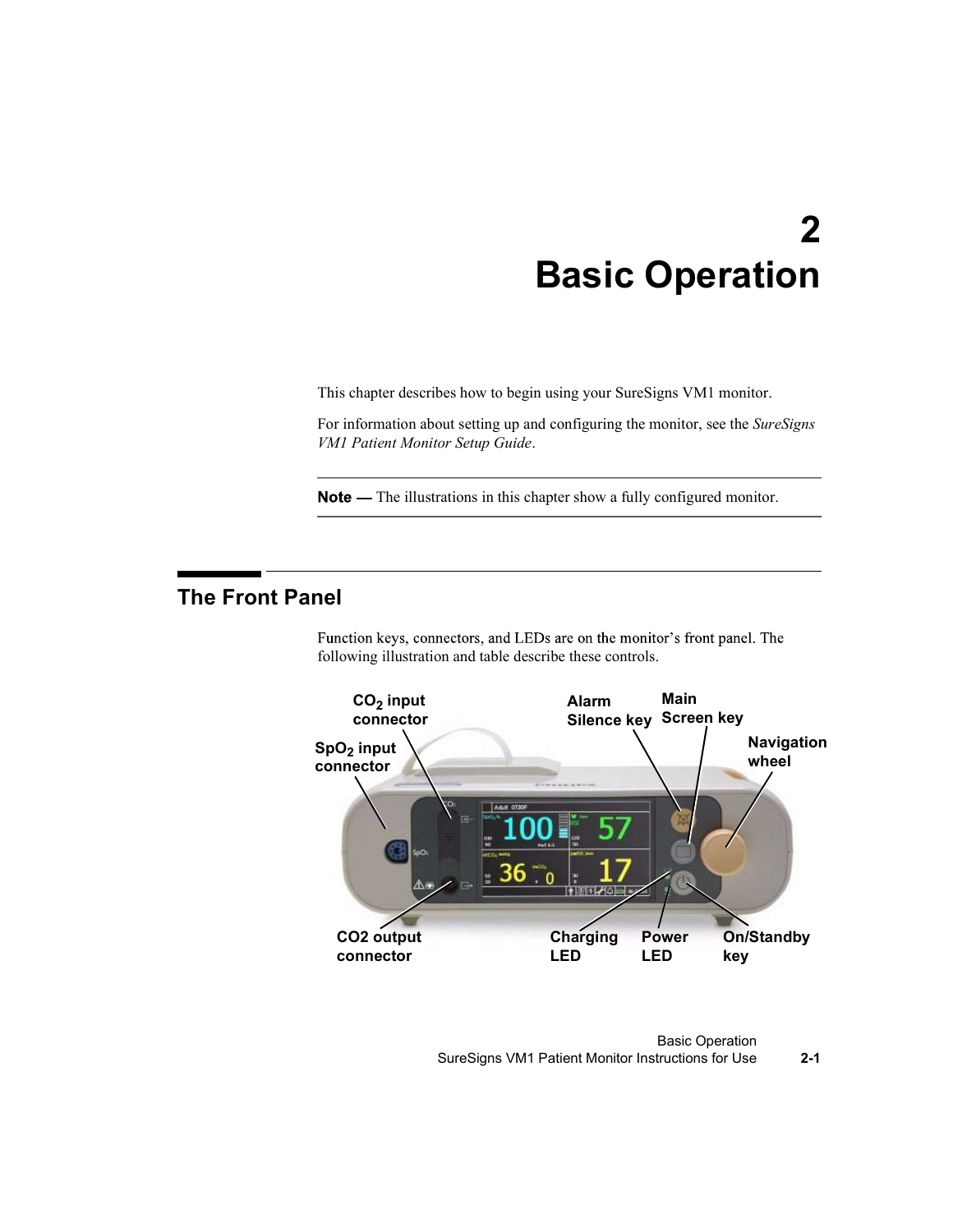#### The Front Panel

| The Front Panel          |                  |                                                                                                                                                                                                                                                 |
|--------------------------|------------------|-------------------------------------------------------------------------------------------------------------------------------------------------------------------------------------------------------------------------------------------------|
|                          |                  |                                                                                                                                                                                                                                                 |
| <b>Control</b>           | <b>Icon</b>      | <b>Description</b>                                                                                                                                                                                                                              |
| Alarm Silence key        | L×.              | Press once to pause alarms for 60 seconds; press two times quickly<br>to pause alarms for a specified period of time; press and hold for 2<br>seconds to initiate Audio Off mode. To turn audio alarms back on,<br>press the Alarm Silence key. |
| Navigation wheel         |                  | Use the navigation wheel to select and change various settings.                                                                                                                                                                                 |
| Main Screen key          |                  | Press to exit from a screen and return to the main monitoring<br>screen.                                                                                                                                                                        |
| On/Standby key           |                  | Press once to turn the monitor on. Press again to enter Standby<br>mode. In Standby mode, the display blanks and all monitoring<br>ceases, but the monitor does not actually turn off.                                                          |
| Power LED                |                  | When lit, indicates that the monitor is connected to an AC power<br>source.                                                                                                                                                                     |
| <b>Battery Charging</b>  |                  | Changes color based on the charging status of the battery. For<br>more information, see "Charging the Battery" on page 2-6.                                                                                                                     |
| <b>LED</b>               |                  |                                                                                                                                                                                                                                                 |
| $SpO2$ connector         | SpO <sub>2</sub> | Use to connect an $SpO2$ sensor to obtain $SpO2$ measurements.                                                                                                                                                                                  |
| $CO2$ input<br>connector |                  | Use to connect a line to obtain $CO2$ measurements.                                                                                                                                                                                             |

Basic Operation **Exercise Servers** and the server of the server of the server of the server of the server of the server of the server of the server of the server of the server of the server of the server of the server of t

2-2 SureSigns VM1 Patient Monitor Instructions for Use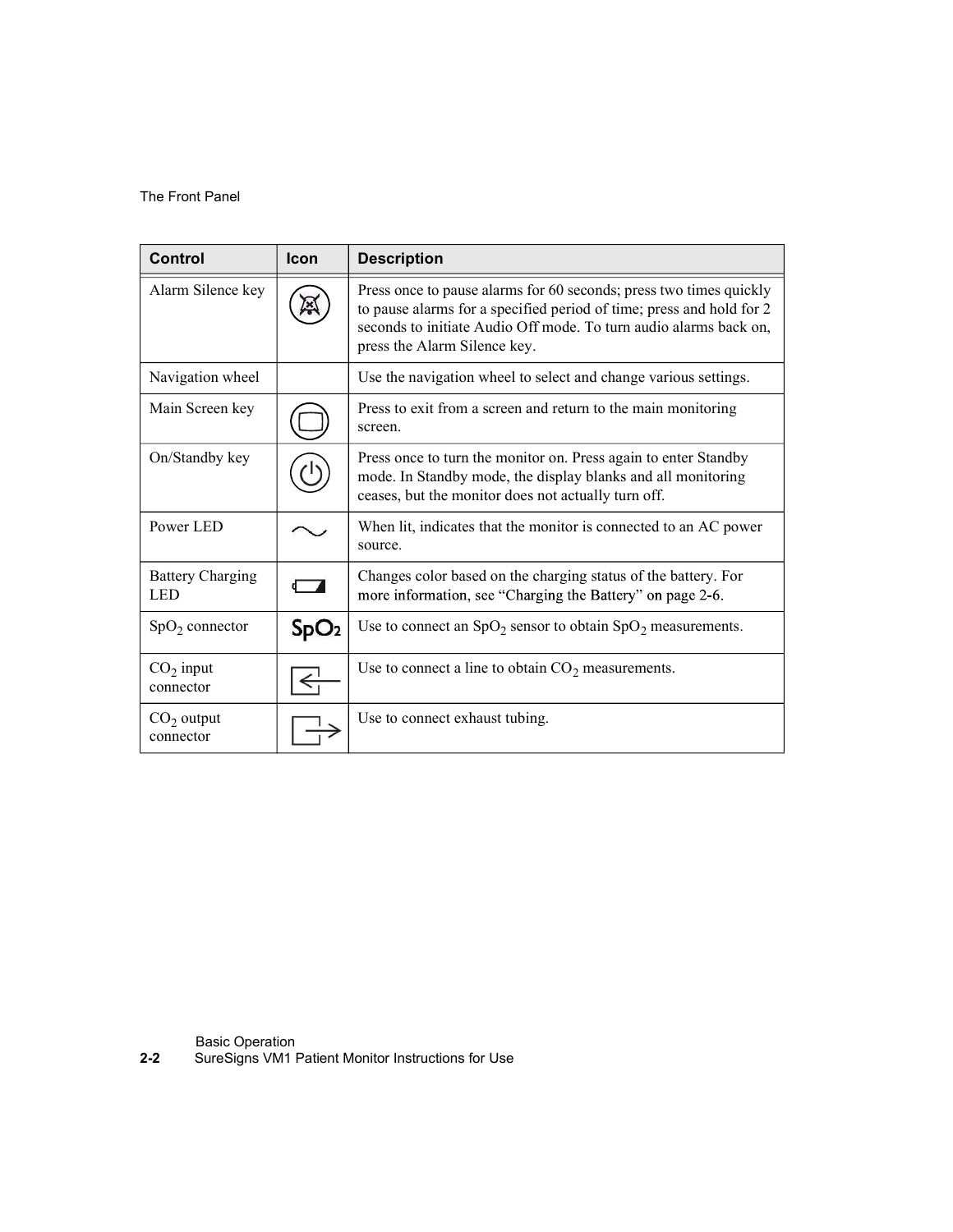# The Rear Panel



The following illustration and table describe the connectors on the back of the monitor.

| 2008-63<br>团<br>Equipotential<br>grounding post               | T15A 250V<br><b>Nurse call</b><br>USB port<br>Ethernet port<br>connector |
|---------------------------------------------------------------|--------------------------------------------------------------------------|
| <b>Connector</b>                                              | <b>Description</b>                                                       |
| Equipotential<br>grounding post                               | For facilities that require a potential equalization connection.         |
| AC input connector<br>100-240V ~ 50/60Hz 120\<br>T 1.6 A 250V | Plug the AC power cord into the AC input connector.                      |
| Nurse call connector                                          | 3.5 mm phone jack for connection to a nurse call system.                 |
|                                                               |                                                                          |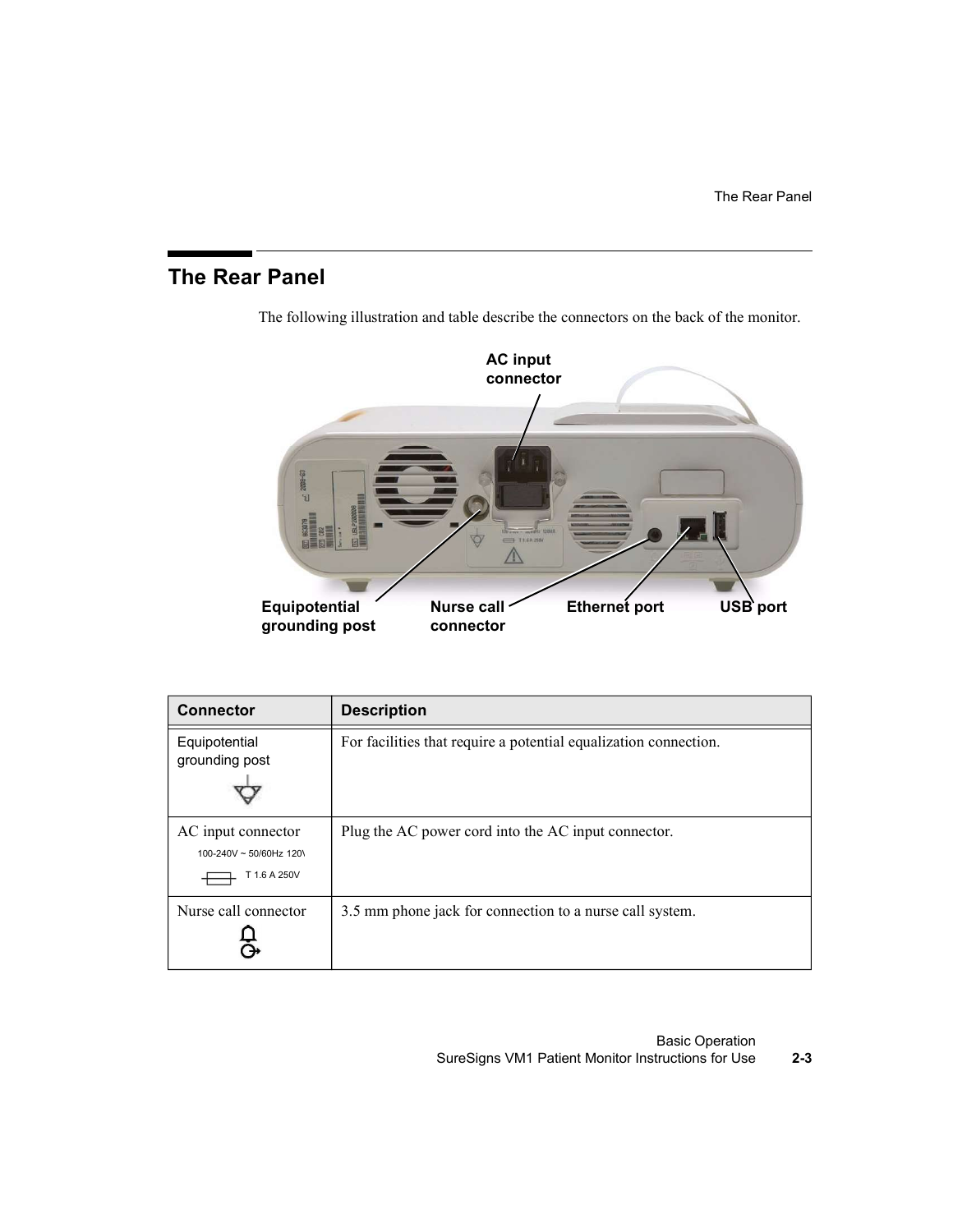| The Rear Panel                    |                                                                                                                                                                                       |
|-----------------------------------|---------------------------------------------------------------------------------------------------------------------------------------------------------------------------------------|
|                                   |                                                                                                                                                                                       |
|                                   |                                                                                                                                                                                       |
|                                   | <b>Description</b>                                                                                                                                                                    |
| <b>Connector</b><br>Ethernet port | 10/100 Base-T Ethernet port for connecting the monitor to the SureSigns<br>VSV Local Area Network (LAN). For more information, see the<br>SureSigns VSV Installation and Setup Guide. |
|                                   | Also used to export data in HL7 format. For more information, see the<br>SureSigns VM1 Data Export Guide.                                                                             |
| <b>USB</b> port                   | Standard USB 1.1, 4-pin connector for the optional bar code scanner.                                                                                                                  |

Basic Operation **Exercise Servers** and the server of the server of the server of the server of the server of the server of the server of the server of the server of the server of the server of the server of the server of t

2-4 SureSigns VM1 Patient Monitor Instructions for Use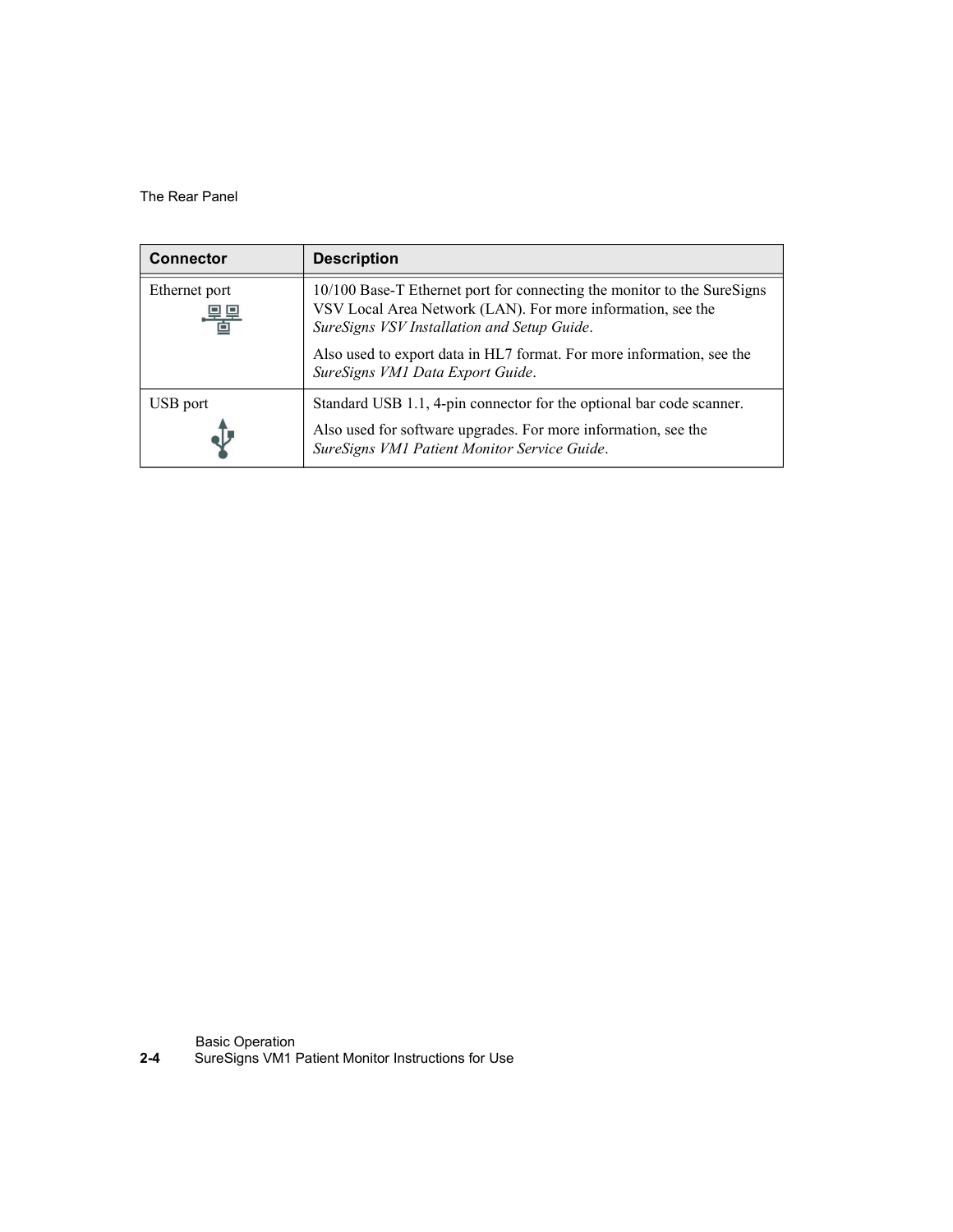# Setting up the Monitor

### Powering Up

|                | Setting up the Monitor                                                                                                                                                                                                                                                                                                                                                                                                                                                                                                                                                        |
|----------------|-------------------------------------------------------------------------------------------------------------------------------------------------------------------------------------------------------------------------------------------------------------------------------------------------------------------------------------------------------------------------------------------------------------------------------------------------------------------------------------------------------------------------------------------------------------------------------|
|                | p the Monitor                                                                                                                                                                                                                                                                                                                                                                                                                                                                                                                                                                 |
|                | This section describes how to power up the monitor, charge the battery, and change the<br>system date and time.                                                                                                                                                                                                                                                                                                                                                                                                                                                               |
| Up             |                                                                                                                                                                                                                                                                                                                                                                                                                                                                                                                                                                               |
|                | The monitor will operate on AC power or the internal battery.<br>To power up the monitor:                                                                                                                                                                                                                                                                                                                                                                                                                                                                                     |
| <b>Step</b>    |                                                                                                                                                                                                                                                                                                                                                                                                                                                                                                                                                                               |
| $\mathbf{1}$   | Connect the power cord to the receptacle on the monitor's rear panel<br>and to an AC power source.                                                                                                                                                                                                                                                                                                                                                                                                                                                                            |
| $\overline{2}$ | Ensure that the AC outlet is properly grounded and supplies the<br>specified voltage and frequency $(100 - 240 \text{ VAC}, 50 - 60 \text{ Hz})$ .<br><b>Note</b> $\text{—}$ Within the U.S., a hospital-grade outlet is recommended.<br>The green power LED on the front panel lights when<br>the AC power source is connected. Also, the battery<br>Power LED<br>indicator on the front panel indicates the current status<br>of the battery (if the battery is installed). For more<br>information about the battery indicator, see "Charging the Battery" on<br>page 2-6. |
| $\mathfrak{Z}$ | Press the On/Standby button.<br>The monitor powers up and performs a self-test. You<br>On/Standby<br>may also be prompted to set the language and change<br>button<br>the system date and time the first time you power up<br>the system. For more information, see "Changing the<br>System Date and Time" on page 2-6.                                                                                                                                                                                                                                                       |

If your facility requires a separate potential equalization connection, use the grounding post on the rear of the monitor. Connect a grounding cable from the equipotential grounding post to the grounding system in your facility.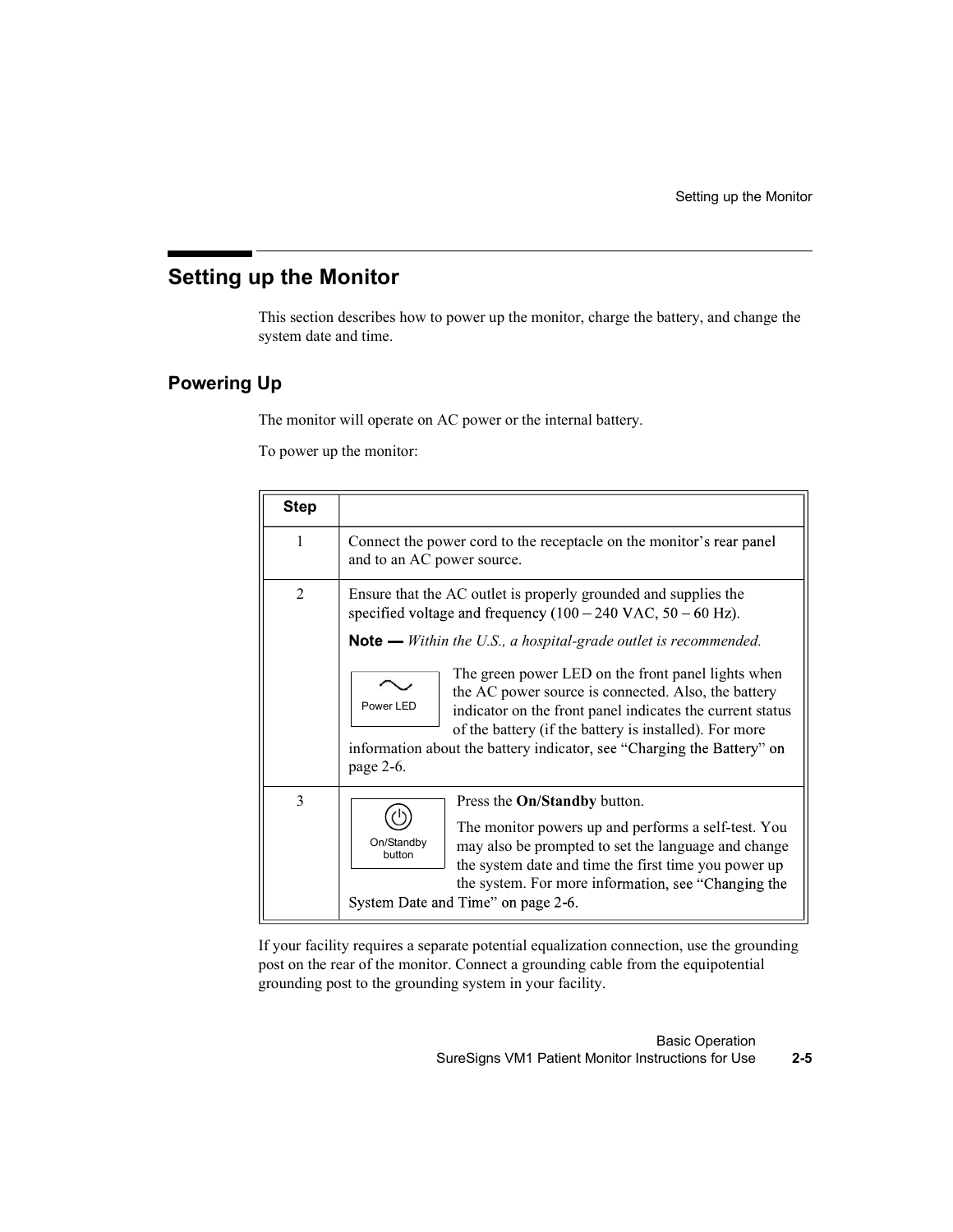Setting up the Monitor

### Charging the Battery



Any time the monitor is connected to AC power, the battery is being charged. When you first receive the monitor, the battery charge may be Charging LED  $\parallel$  low. You should connect the monitor to an AC power source before using it on battery power alone.

The Charging LED on the front panel provides the charging status of the battery. The color of the LED tells you how much charge remains on the battery:

- Green: The battery is at least 90% charged.
- $\bullet$ Flashing Green: More than 30% charge, but less than 90%.
- Yellow: More than 21% charge, but less than 30%.  $\bullet$
- Flashing Yellow: Less than 21% charge.



The battery status pane on the bottom of the main screen also indicates battery status.

If the monitor is connected to AC power, and the power cord is then disconnected, the monitor automatically resorts to battery power, if the

battery is sufficiently charged. All alarm settings are preserved.

#### Warning Dispose of used batteries in an environmentally responsible manner. Do not dispose of the battery in normal waste containers. Consult your system administrator to find out about local arrangements.

#### Changing the System Date and Time

Use the following procedure to change the system date and time. If the **Date/Time Menu** is already open, skip to step 3.

Caution When you change the date or time, all patient data is deleted.

Basic Operation

2-6 SureSigns VM1 Patient Monitor Instructions for Use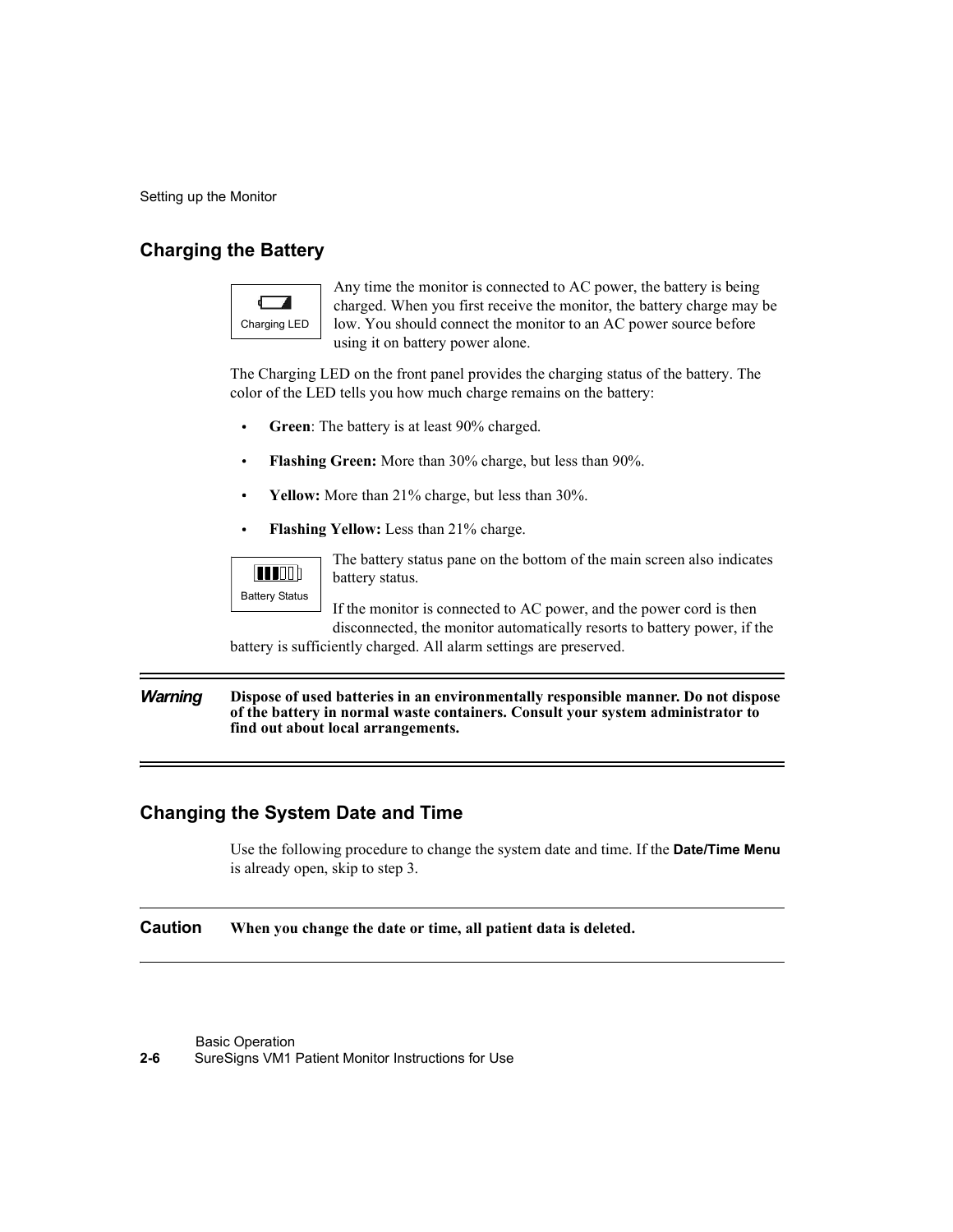|                | Setting up the Monitor                                                                                                                     |
|----------------|--------------------------------------------------------------------------------------------------------------------------------------------|
|                |                                                                                                                                            |
|                | To change the date and time:                                                                                                               |
| <b>Step</b>    |                                                                                                                                            |
|                |                                                                                                                                            |
|                |                                                                                                                                            |
| $\mathbf{1}$   | Rotate the navigation wheel until the date and time pane is highlighted.                                                                   |
|                | The date and time pane is in the lower right corner of the main screen.<br><b>Note</b> — Only the time is displayed in the Date/Time pane. |
| $\overline{2}$ | Press the wheel.                                                                                                                           |
|                | The Date/Time Menu appears.                                                                                                                |
| 3              | Rotate the wheel until the value you want to change is highlighted.                                                                        |
| 4              | Press the wheel and rotate it until the desired value appears.                                                                             |
| 5              | Press the wheel again to save the new value.                                                                                               |
| 6              | Repeat step 3 through step 5 to change other values in the menu.                                                                           |

Note — The system clock does not adjust for daylight savings time. You must manually change the time.

You can change the date format (mm/dd/yyyy or dd/mm/yyyy) and you can hide the time display using options in the System Menu. For details, see "Changing System-Wide Settings" on page 2-19.

If your monitor is networked, see Chapter 10, "Networked Monitoring," for information about synchronizing the monitor's date and time with the VSV.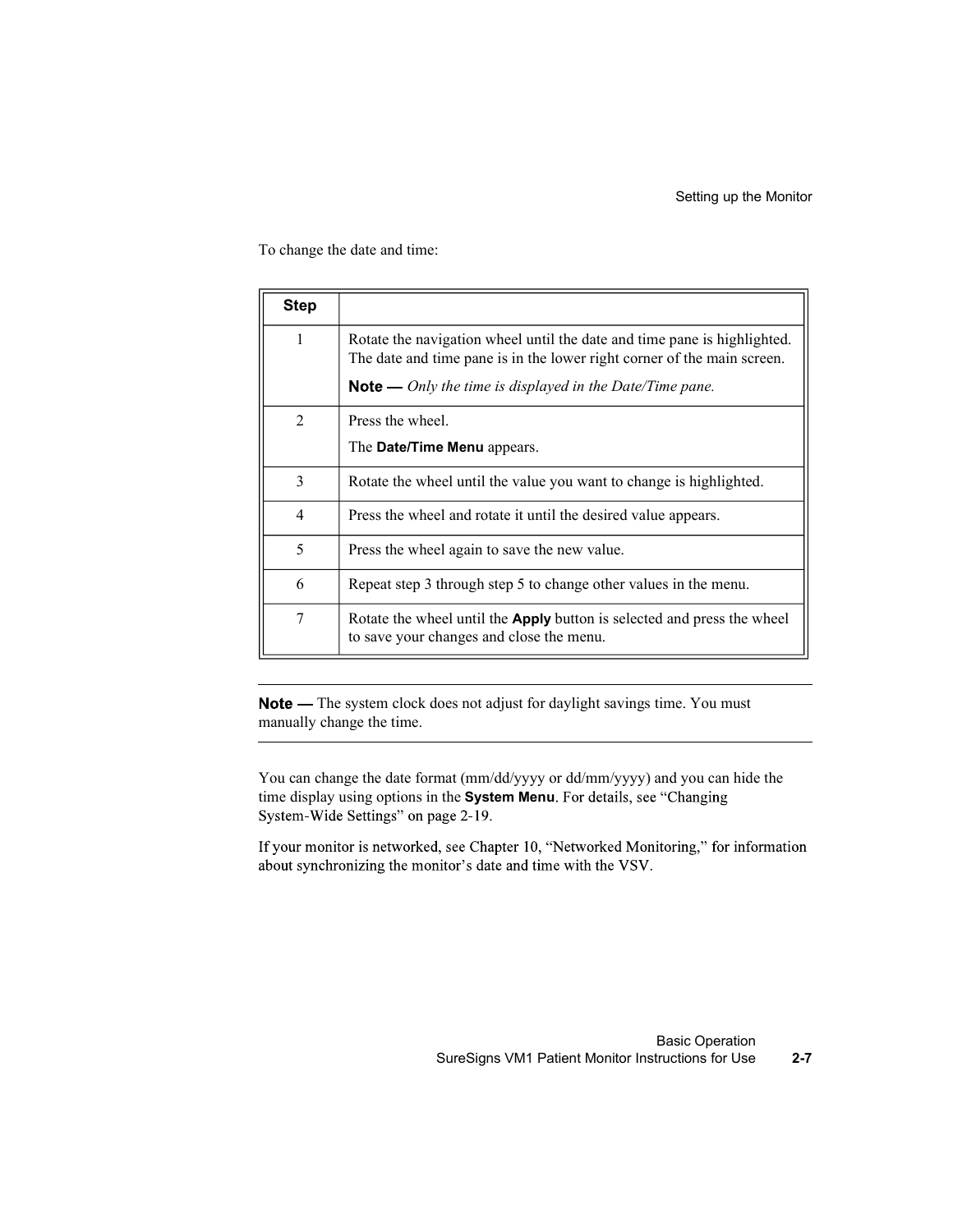Setting up the Monitor

### On/Standby Mode

If you press the On/Standby button while the monitor is On, the monitor goes into Standby mode and the following occurs:

- 
- $\bullet$ Battery charging continues if the monitor is connected to an AC power source.
- $\bullet$
- $\bullet$
- message, No Data From Bed, is displayed at the VSV. **Ode**<br>
press the **On/Standby** button while the monitor is On, the monitor goes into<br>
y mode and the following occurs:<br>
The display goes blank.<br>
Battery charging continues if the monitor is connected to an AC power source.<br> press the **On/Standby** button while the monitor is On, the monitor goes into<br>y mode and the following occurs:<br>The display goes blank.<br>Battery charging continues if the monitor is connected to an AC power source.<br>Tend data

To resume monitoring, press the On/Standby key.

#### Deep Sleep Mode

The monitor enters Deep Sleep mode when:

- 
- $\bullet$

In Deep Sleep mode, the display is blank and the system uses minimal power to maintain the system clock.

To resume normal monitoring, connect the monitor to an AC power source and press the On/Standby key to turn the monitor back on.

If you start a new patient, all trend data is cleared and the alarm settings are restored to default values; if you choose not to start a new patient, the alarm settings remain as they were before the monitor went into Deep Sleep mode and the trend data remains in memory.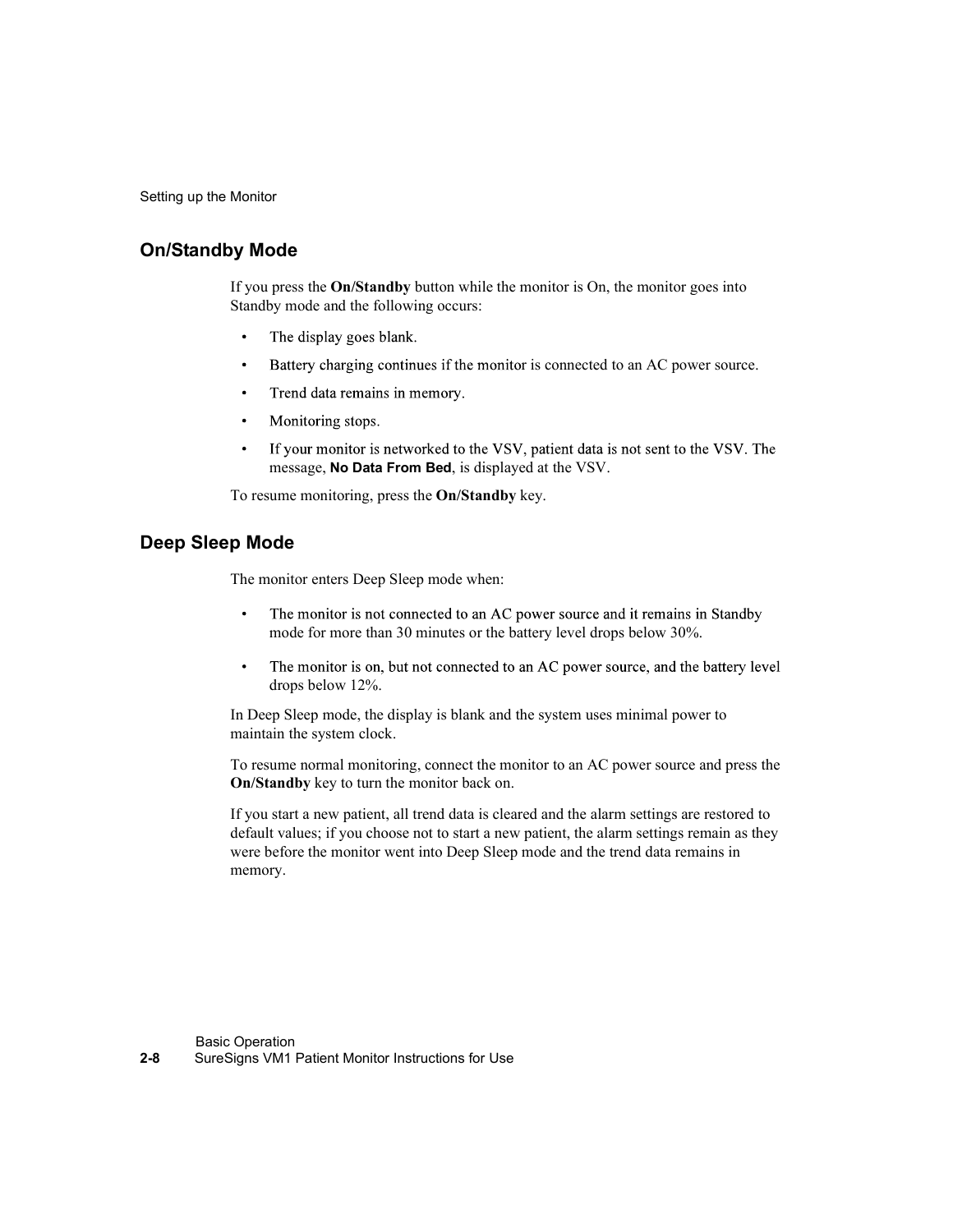### Mounting the Monitor

You can mount the monitor using a variety of mounting accessories, including:

- $\bullet$ Roll stand
- Wall mount  $\bullet$

For information about mounting the monitor on the roll stand or wall mount, see the Instructions for Use that comes with the mounting hardware.

### Main Screen Display

Note — The illustration in this section shows the main screen on a fully configured monitor.



Basic Operation SureSigns VM1 Patient Monitor Instructions for Use 2-9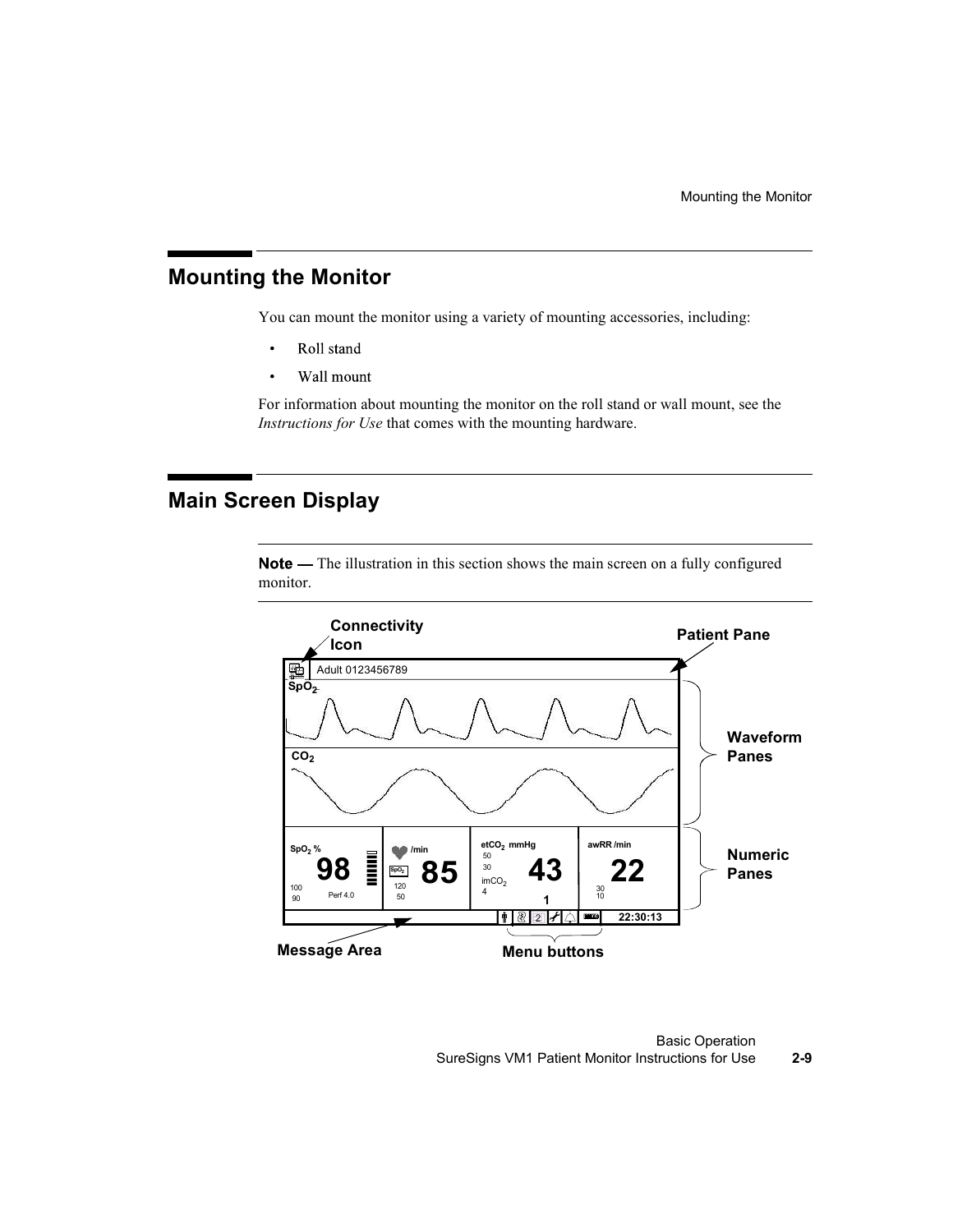#### Main Screen Display

The main screen contains the following basic elements:

- The connectivity icon appears if the monitor is connected to a SureSigns VSV
- The **patient pane** at the top of the screen displays the current patient ID and

If the monitor is networked, the patient pane also displays the monitor name.

- Numeric panes display measurements as numeric values. Some of the measurements in the numeric panes also have corresponding waveforms. For example, the  $SpO<sub>2</sub>$  measurement can be displayed as both a numeric value and a waveform.
- **Waveform panes** display real-time waveforms for  $SpO<sub>2</sub>$  and  $CO<sub>2</sub>$ . .
- ain screen contains the following basic elements:<br>The **connectivity icon** appears if the monitor is connected to a SureSigns VSV<br>network, as described in Chapter 10, "Networked Monitoring."<br>The **patient pane** at the top o The message area displays short text descriptions of all active alarms.  $\bullet$ High-priority alarms pre-empt low-priority alarms. Once the high-priority alarm has been resolved, the low priority alarm message appears. If multiple alarms of the same priority occur at the same time, the alarm messages rotate every
- Menu buttons are used to open menus to change various system settings.

The placement of these screen elements is determined by the screen layout you choose.

### Tool Tips

When you rotate the navigation wheel to highlight a button on the main screen, a description appears, as shown in the following illustration.

| Tool Tip pops          |  | Print |  |
|------------------------|--|-------|--|
| up for Print<br>button |  | 23    |  |

Basic Operation

2-10 SureSigns VM1 Patient Monitor Instructions for Use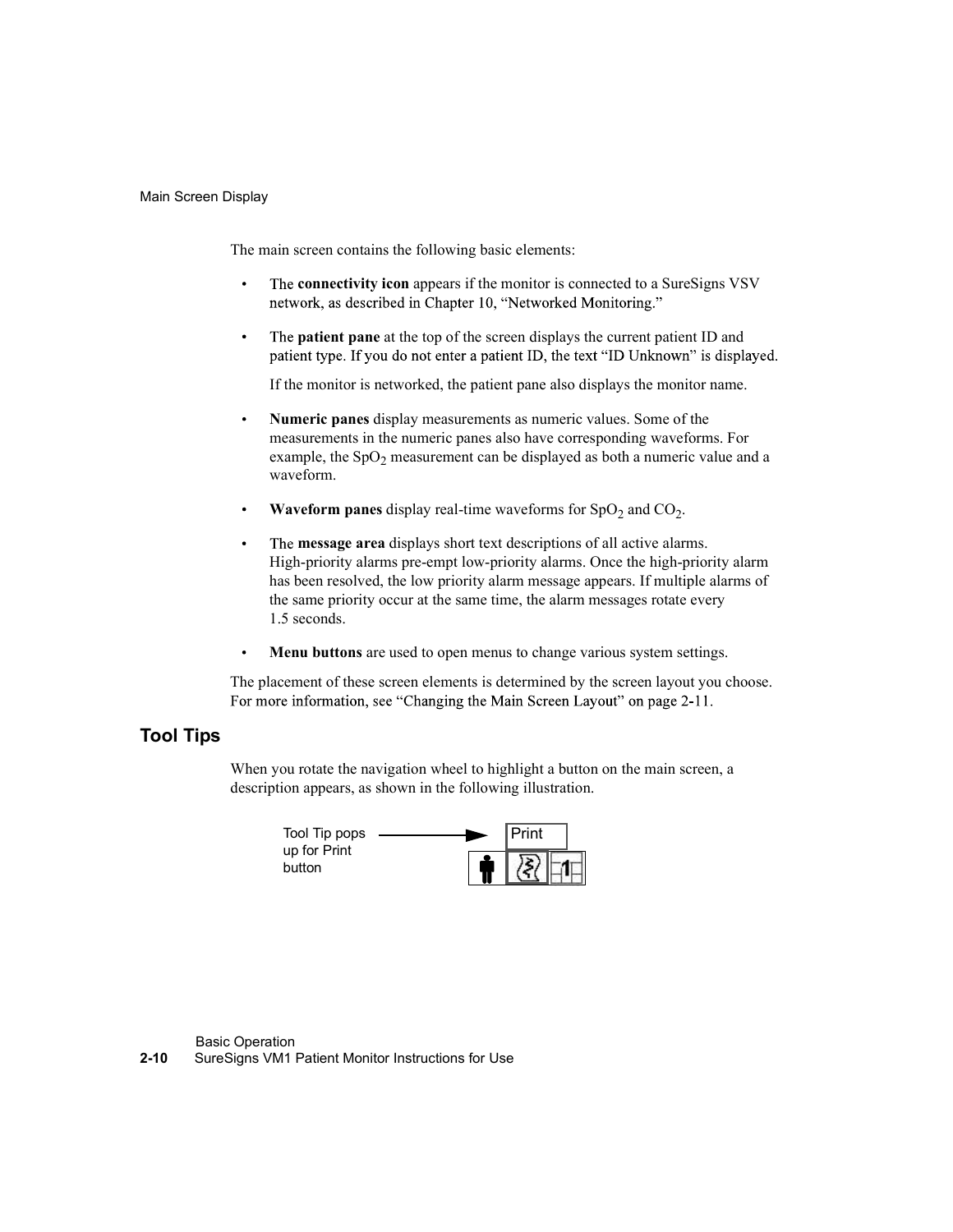## Changing the Main Screen Layout



You can change the appearance of the main screen by selecting a Big number <sup>2</sup> Waveform layout from the **Display Mode** menu. Available layout choices available: **Changing the Main Screen Layout**<br> **Changing the Main Screen Layout**<br> **Changing the appearance of the main screen by selecting a**<br> **n the Display Mode** menu. Available layout choices<br>
your monitor's configuration. The fol Graphical Trend depend on your monitor's configuration. The following layouts are

- Big number (All models) Only the numeric panes are displayed. This layout is  $\bullet$ a good choice if you must read the screen from a distance.
- $\bullet$ 
	- $_2$  and  $CO_2$  Two waveforms appear on the top of the screen and four numeric panes appear on the bottom.
	- $_2$  only SpO<sub>2</sub> waveform appears on the top of the screen and SpO<sub>2</sub> and heart rate numeric panes appear on the bottom.
- Graphical Trend Display Parameter values are displayed vertically on the  $\bullet$ y-axis and the time is displayed horizontally along the x-axis.
- Tabular Trend Display Numeric values are displayed in a tabular format. The  $\bullet$ most recent measurement is displayed in the top row of the Tabular trend display.

| <b>Tabular Trend</b> | <b>Graphical Trend</b> | depend on your monitor's configuration. The following layouts are<br>available:                                                                                    |
|----------------------|------------------------|--------------------------------------------------------------------------------------------------------------------------------------------------------------------|
|                      |                        | <b>Big number</b> (All models) — Only the numeric panes are displayed. This layout is<br>a good choice if you must read the screen from a distance.                |
|                      | 2 Waveform             |                                                                                                                                                                    |
|                      |                        | $SpO2$ and $CO2$ — Two waveforms appear on the top of the screen and four<br>numeric panes appear on the bottom.                                                   |
|                      |                        | $SpO2$ only — SpO <sub>2</sub> waveform appears on the top of the screen and SpO <sub>2</sub> and<br>heart rate numeric panes appear on the bottom.                |
|                      |                        | Graphical Trend Display — Parameter values are displayed vertically on the<br>y-axis and the time is displayed horizontally along the x-axis.                      |
|                      |                        |                                                                                                                                                                    |
|                      |                        | Tabular Trend Display — Numeric values are displayed in a tabular format. The<br>most recent measurement is displayed in the top row of the Tabular trend display. |
|                      |                        |                                                                                                                                                                    |
|                      |                        | To change the screen layout:                                                                                                                                       |
| <b>Step</b>          |                        |                                                                                                                                                                    |
| $\mathbf{1}$         |                        | Rotate the wheel until the <b>Display Mode</b> button is highlighted.                                                                                              |
| $\overline{2}$       |                        | Press the wheel.                                                                                                                                                   |
|                      |                        | The Display Mode menu opens and the currently active layout is<br>highlighted.                                                                                     |
| $\overline{3}$       |                        | Turn the wheel to select a layout and press the wheel again.                                                                                                       |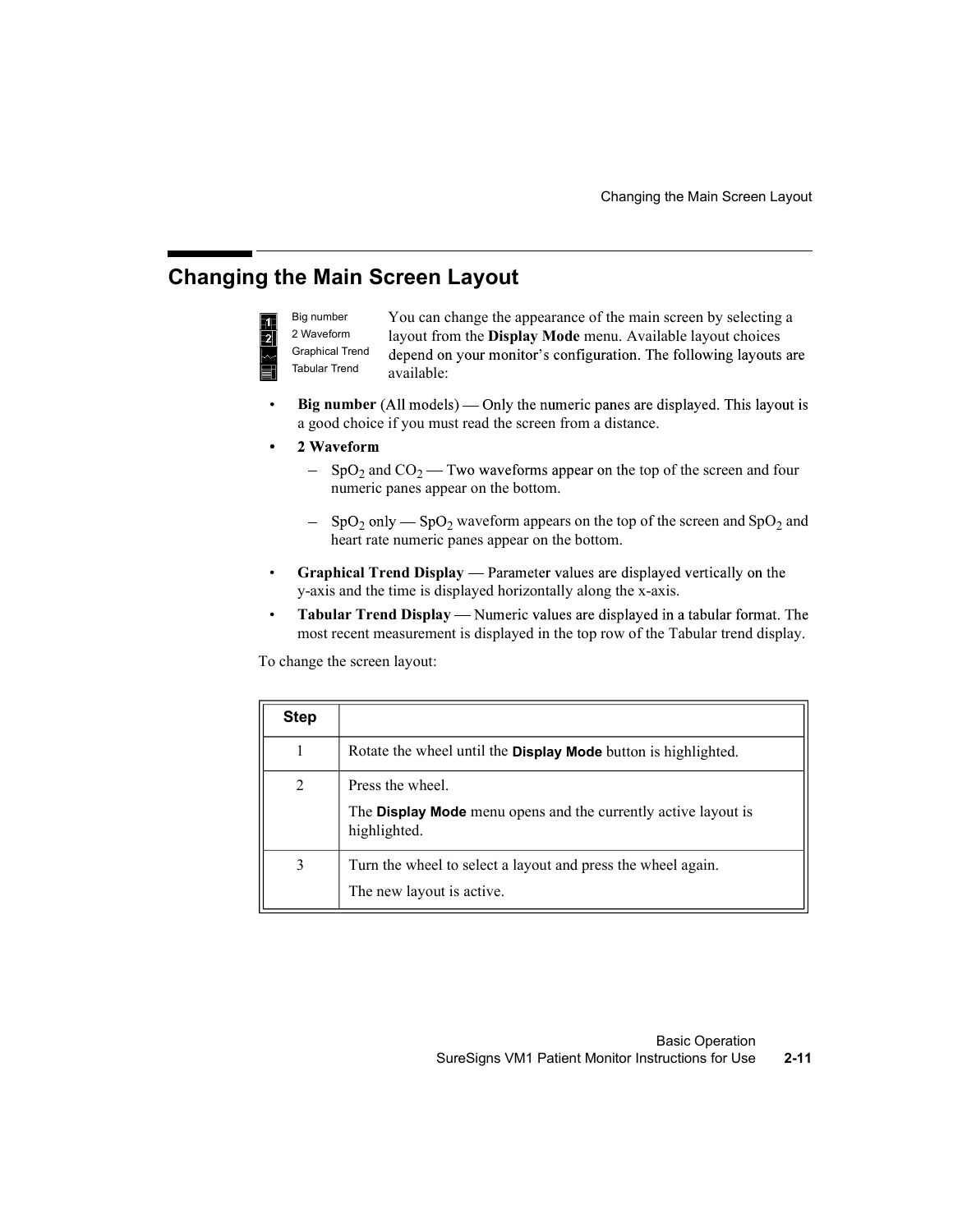Changing the Waveform Speed

# Changing the Waveform Speed

|             | <b>Naveform Speed</b>                                                                                                                                                                                                                                                                                                           |
|-------------|---------------------------------------------------------------------------------------------------------------------------------------------------------------------------------------------------------------------------------------------------------------------------------------------------------------------------------|
|             |                                                                                                                                                                                                                                                                                                                                 |
|             | g the Waveform Speed                                                                                                                                                                                                                                                                                                            |
|             | The Sweep Speed setting — which appears in each waveform's pop-up menu —<br>determines the speed at which the wave is drawn across the screen. Decreasing the wave<br>speed compresses the wave, allowing you to view a longer time period. Increasing the<br>wave speed expands the waveform, giving you a more detailed view. |
|             | To change the speed of a waveform:                                                                                                                                                                                                                                                                                              |
|             |                                                                                                                                                                                                                                                                                                                                 |
| <b>Step</b> |                                                                                                                                                                                                                                                                                                                                 |
| 1           | Rotate the wheel until the waveform whose speed you want to change<br>is highlighted.                                                                                                                                                                                                                                           |
| 2           | Press the wheel.                                                                                                                                                                                                                                                                                                                |
|             | The configuration menu for the selected waveform appears.                                                                                                                                                                                                                                                                       |
| 3           | Rotate the wheel until the <b>Sweep Speed</b> option is selected, then press<br>the wheel to display a list of options.                                                                                                                                                                                                         |
|             | The Sweep Speed options are different for each waveform.                                                                                                                                                                                                                                                                        |
| 4           | Rotate the wheel to select a sweep speed, and then press the wheel<br>again.                                                                                                                                                                                                                                                    |

Basic Operation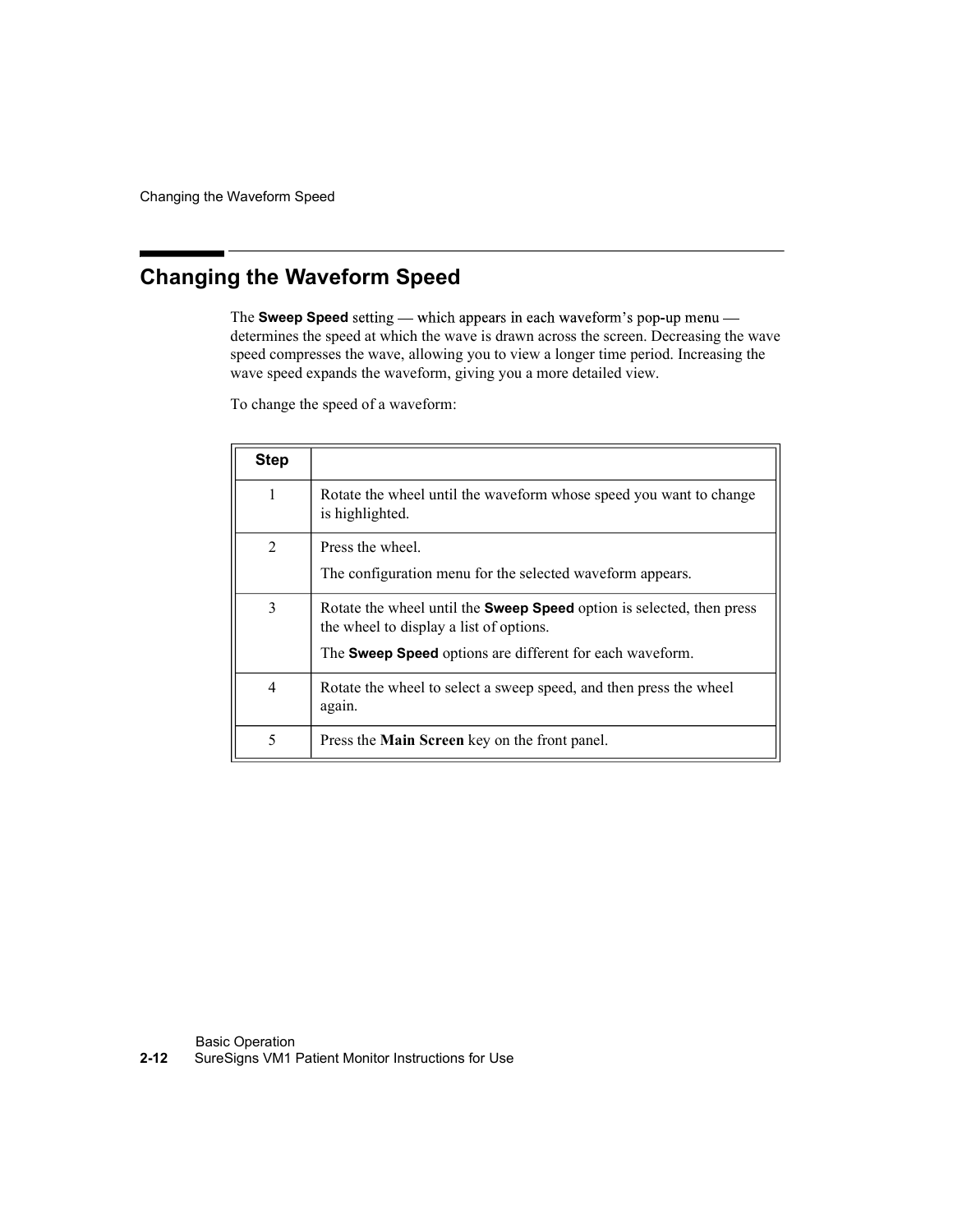# Changing the Brightness of the Display



|             | Changing the Brightness of the Display                                                                          |
|-------------|-----------------------------------------------------------------------------------------------------------------|
|             | g the Brightness of the Display                                                                                 |
|             | If the display is too bright or too dark, you can adjust the brightness in the<br>System Menu.                  |
|             | To adjust the brightness:                                                                                       |
| <b>Step</b> |                                                                                                                 |
|             | Rotate the wheel until the System button is highlighted and press the<br>wheel.                                 |
|             | The System Menu appears.                                                                                        |
|             | Rotate the wheel until the Brightness option is highlighted.                                                    |
|             | Press the wheel and rotate it to select a brightness level. 1 is the darkest<br>setting and 5 is the brightest. |
|             | Press the wheel to save the new brightness value.                                                               |
|             |                                                                                                                 |

### Starting a New Patient



When you admit a patient, you can use the **New Patient Menu** to enter information about the patient.

New Patient The current patient ID and patient type are displayed in the top left corner of the main screen and in the header on all printouts you generate with the optional recorder.

You do not have to enter a patient ID to take a set of measurements. If you choose not to enter an ID, the text ID Unknown appears in the patient record.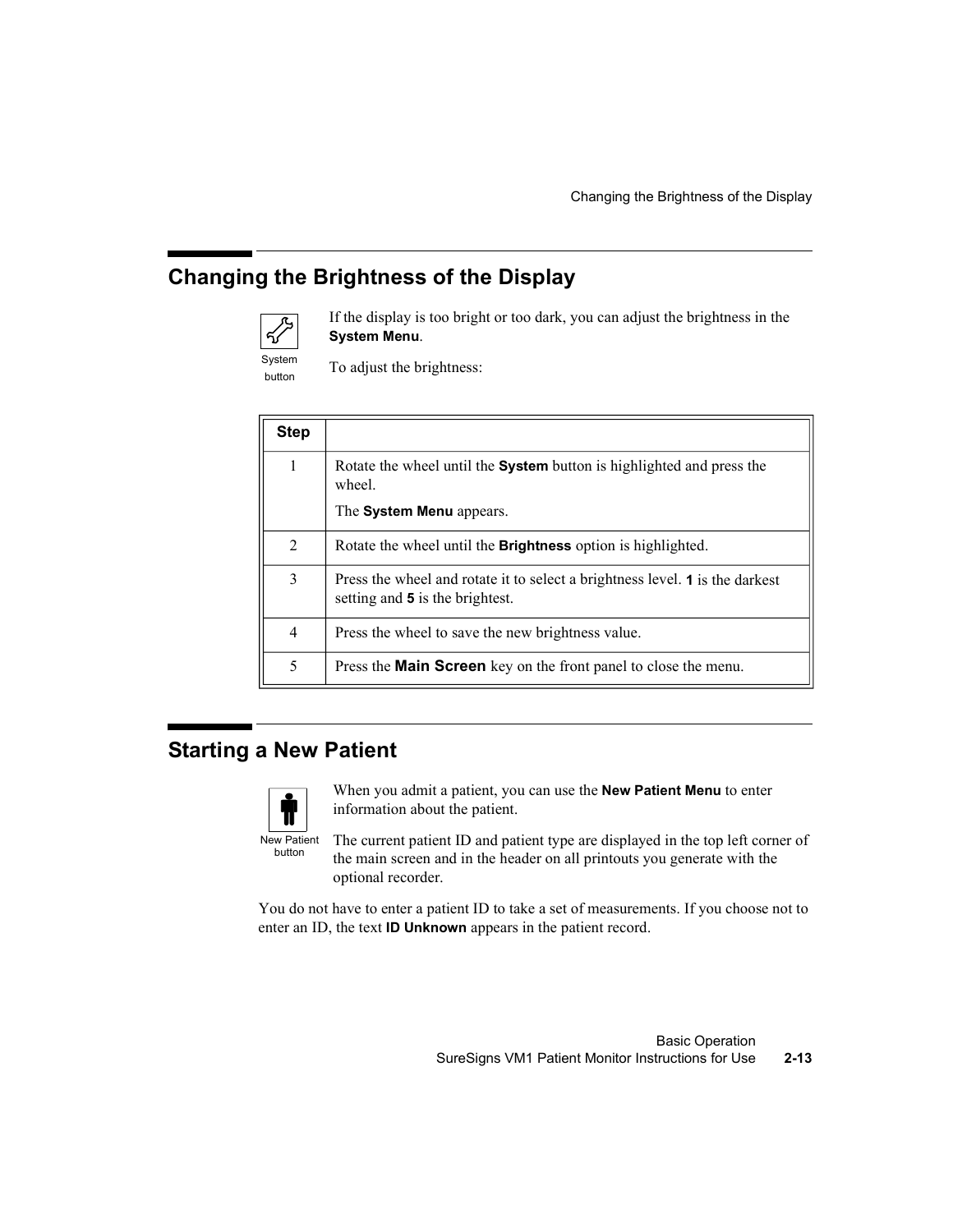Note - You can use the New Patient Menu to change the Patient Type whether or not you are starting a new patient.

Caution When you start a new patient, all trend data is cleared and the alarm limits are set to their default values.

> **Note** — If your monitor is networked to the VSV, see Chapter 10, "Networked" Monitoring," for more information about entering patient IDs.

### Patient ID Overview

Your system administrator configures your monitor to display any or all of the following patient ID input fields in the New Patient Menu:

- Medical Record Number (MRN): A unique number used to track and identify a patient. The maximum length is 20 characters.
- Transaction ID: Also known as a visit ID, the transaction ID is a unique number used to track a single patient visit. The maximum length is 20 characters.
- First Name, Middle Name, Last Name: The patient's name. The maximum length is 15 characters for each name field.
- Location ID: Typically, a description of the physical location of the monitor, for example a room number. The maximum length is 10 characters.

**Note** — If the monitor remains in one location, your system administrator can configure a default Location ID so that you do not have to manually enter a Location ID each time you start a new patient.

Operator ID: The ID of the person using the monitor to measure a patient's vital signs. The maximum length is 10 characters.

Basic Operation 2-14 SureSigns VM1 Patient Monitor Instructions for Use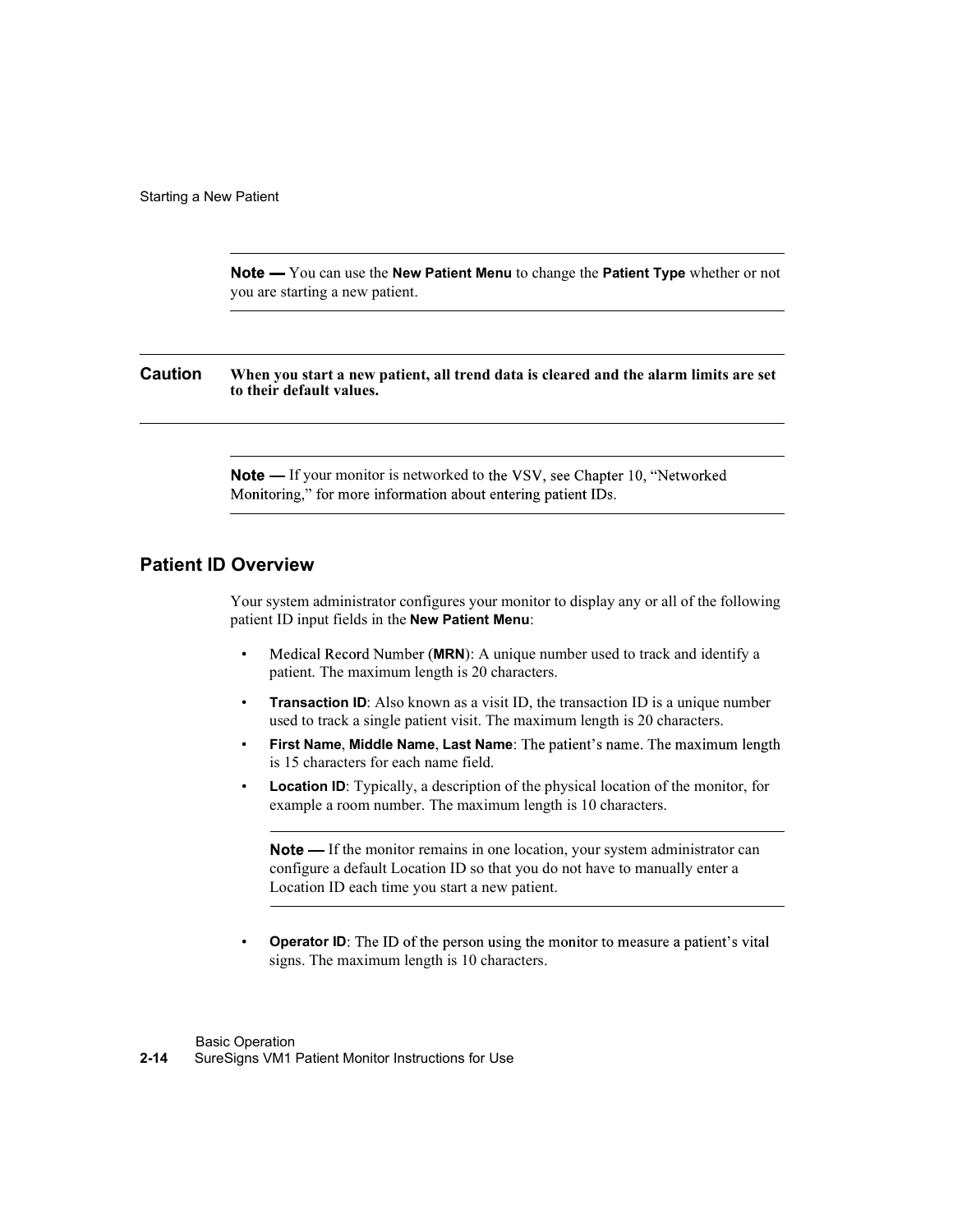The available patient ID input fields can only be changed by your system administrator in the password-protected System Admin Menu.

In this manual, the term Patient ID is used to refer to any of the patient ID types listed above.

#### Primary Patient ID

### Enabling/Disabling the New Patient Menu

|                | <b>Primary Patient ID</b>                                                                                                                                                                                                                                                     |
|----------------|-------------------------------------------------------------------------------------------------------------------------------------------------------------------------------------------------------------------------------------------------------------------------------|
|                | Your system administrator also configures a primary ID. The primary ID must be either<br>the MRN, Transaction ID, or Location ID.                                                                                                                                             |
|                | An asterisk appears next to the selected primary ID in the New Patient Menu. To save a<br>record with an ID, you must enter information in the selected primary ID field. If you do<br>not enter information in the primary ID field, the record will be saved as ID Unknown. |
|                | Disabling the New Patient Menu                                                                                                                                                                                                                                                |
|                |                                                                                                                                                                                                                                                                               |
|                | By default, the <b>New Patient Menu</b> appears only when you explicitly choose to open it.                                                                                                                                                                                   |
|                | To specify that the New Patient Menu automatically opens when the monitor is taken<br>out of Standby Mode or Deep Sleep Mode:                                                                                                                                                 |
| <b>Step</b>    |                                                                                                                                                                                                                                                                               |
| 1              | Turn the wheel until the System button is highlighted and press the wheel.                                                                                                                                                                                                    |
|                | The System Menu appears.                                                                                                                                                                                                                                                      |
| $\overline{2}$ | Rotate the wheel until the Enable New Patient Menu option is highlighted<br>and press the wheel.                                                                                                                                                                              |
| 3              | Rotate the wheel until Yes is highlighted and press the wheel.                                                                                                                                                                                                                |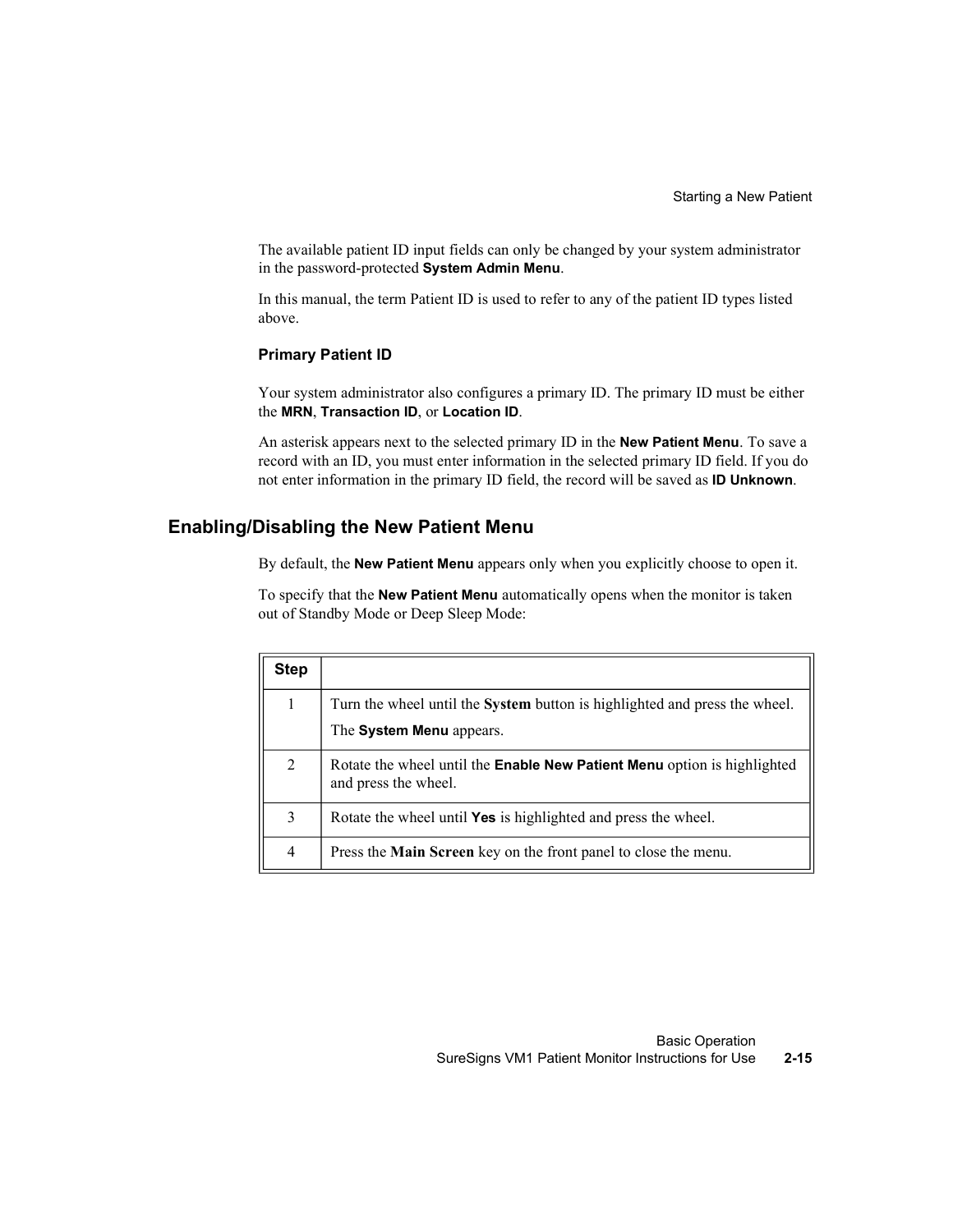# Entering a Patient ID

To enter a patient ID:

| Patient                |                                                                                                                                                                                                                                                                                               |
|------------------------|-----------------------------------------------------------------------------------------------------------------------------------------------------------------------------------------------------------------------------------------------------------------------------------------------|
| <b>Patient ID</b>      |                                                                                                                                                                                                                                                                                               |
| To enter a patient ID: |                                                                                                                                                                                                                                                                                               |
|                        |                                                                                                                                                                                                                                                                                               |
| <b>Step</b>            |                                                                                                                                                                                                                                                                                               |
| $\mathbf{1}$           | Rotate the wheel until the New Patient button is highlighted.                                                                                                                                                                                                                                 |
|                        | Note - The New Patient button is available in Big Number and<br>2 Waveform display modes.                                                                                                                                                                                                     |
| $\overline{2}$         | Press the wheel.                                                                                                                                                                                                                                                                              |
|                        | The New Patient Menu appears.                                                                                                                                                                                                                                                                 |
| 3                      | If necessary, change the patient type by rotating the wheel to<br>highlight the Patient Type field, pressing the wheel, and rotating the<br>wheel to select a new patient type. Press the wheel again to save the<br>selected patient type.                                                   |
| $\overline{4}$         | Rotate the wheel until the primary ID field (MRN, Transaction ID,<br>or Location ID) is selected and then press the wheel.                                                                                                                                                                    |
|                        | A keyboard appears.                                                                                                                                                                                                                                                                           |
|                        | 56<br>4<br>$\overline{7}$<br>8<br>2<br>3<br>$A \mid B \mid C \mid D$<br>Е<br>F<br>G<br>$KL[M]N[O]P[Q]R[S]T$<br>UVWX<br>Y<br>Z<br><b>Back</b><br>OK<br>Cancel                                                                                                                                  |
| 5                      | Rotate the wheel to select each character and press the wheel after<br>each selection. As characters are entered, they appear below the<br>keyboard. Example: A113.<br>0 1 2 3 4 5 6<br>A B C D E F G H I<br>K L M N O P Q R S T<br>U V W X <br>Y<br>Z<br><b>Back</b><br>OK<br>Cancel<br>A113 |
|                        | If you enter an incorrect character, use the Back button to erase the<br>character or use the <b>Cancel</b> button to start over.                                                                                                                                                             |

Basic Operation **Exercise Servers** and the server of the server of the server of the server of the server of the server of the server of the server of the server of the server of the server of the server of the server of t

2-16 SureSigns VM1 Patient Monitor Instructions for Use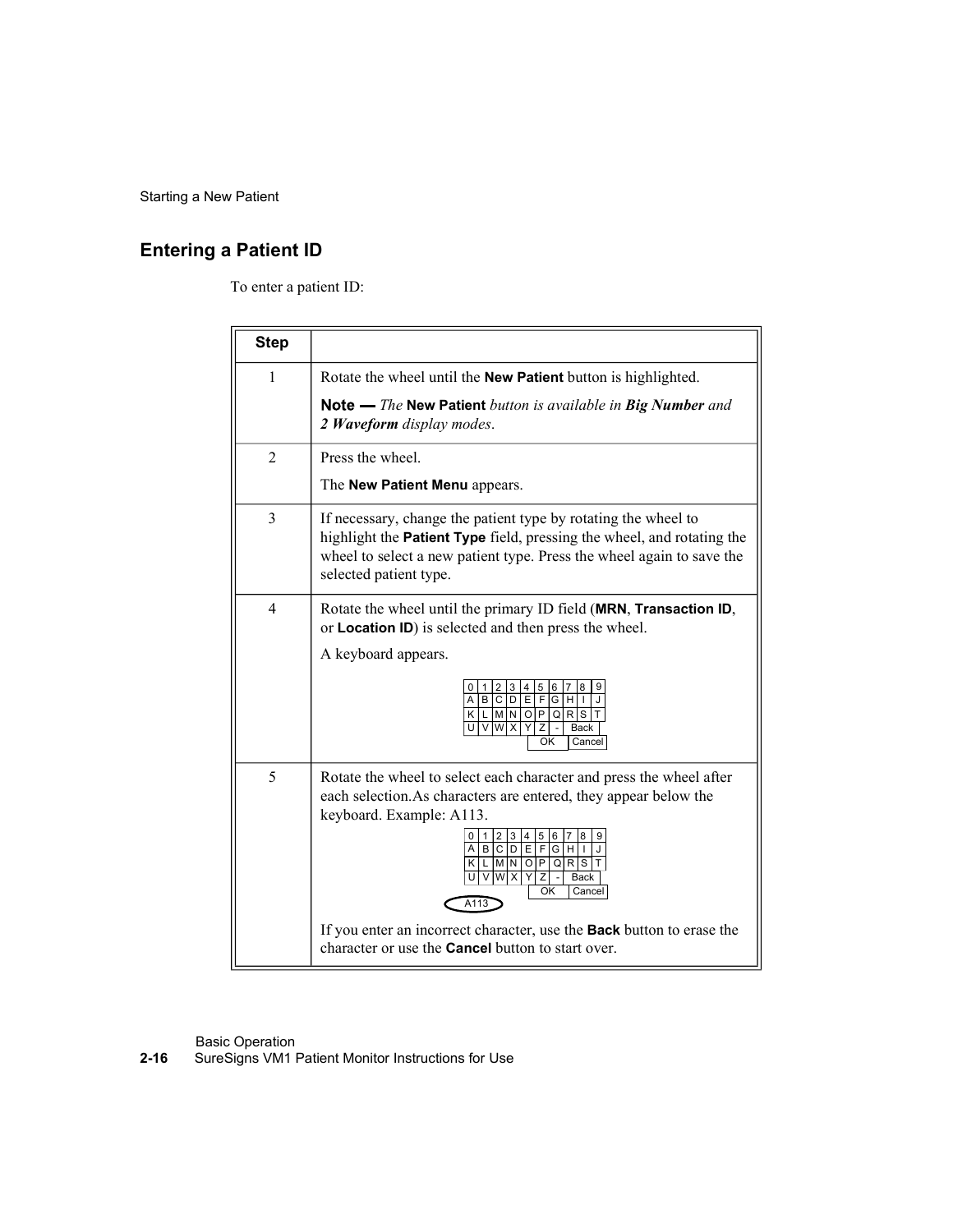|                | Starting a New Patient                                                                                               |
|----------------|----------------------------------------------------------------------------------------------------------------------|
|                |                                                                                                                      |
| 6              | Continue entering information in all fields as needed.                                                               |
| $\overline{7}$ | When you are done entering the patient information, rotate the<br>wheel to select the OK button and press the wheel. |

# Changing the Patient Type

|                | <b>Starting a New Patient</b>                                                                                                                                        |
|----------------|----------------------------------------------------------------------------------------------------------------------------------------------------------------------|
| 6              | Continue entering information in all fields as needed.                                                                                                               |
| 7              | When you are done entering the patient information, rotate the<br>wheel to select the OK button and press the wheel.                                                 |
| 8              | Rotate the wheel until the OK button is selected and press the wheel<br>to close the <b>New Patient Menu</b> .                                                       |
|                | the Patient Type<br>To change the patient type:                                                                                                                      |
| <b>Step</b>    |                                                                                                                                                                      |
| 1              | Rotate the wheel until the <b>New Patient</b> button is highlighted.                                                                                                 |
|                |                                                                                                                                                                      |
| $\overline{2}$ | Press the wheel.                                                                                                                                                     |
|                | The New Patient Menu appears.                                                                                                                                        |
| 3              | Rotate the wheel to highlight the <b>Patient Type</b> field and press the<br>wheel. Rotate the wheel to select a patient type. The choices are:                      |
|                | <b>Adult</b><br>٠                                                                                                                                                    |
|                | <b>Pediatric</b>                                                                                                                                                     |
|                | <b>Neonatal</b>                                                                                                                                                      |
| $\overline{4}$ | Press the wheel to save the selected patient type.                                                                                                                   |
| 5              | Optionally, enter a patient ID, as described in "Entering a Patient ID"<br>on page 2-16. If you do not enter an ID, the text "ID Unknown"<br>appears in the display. |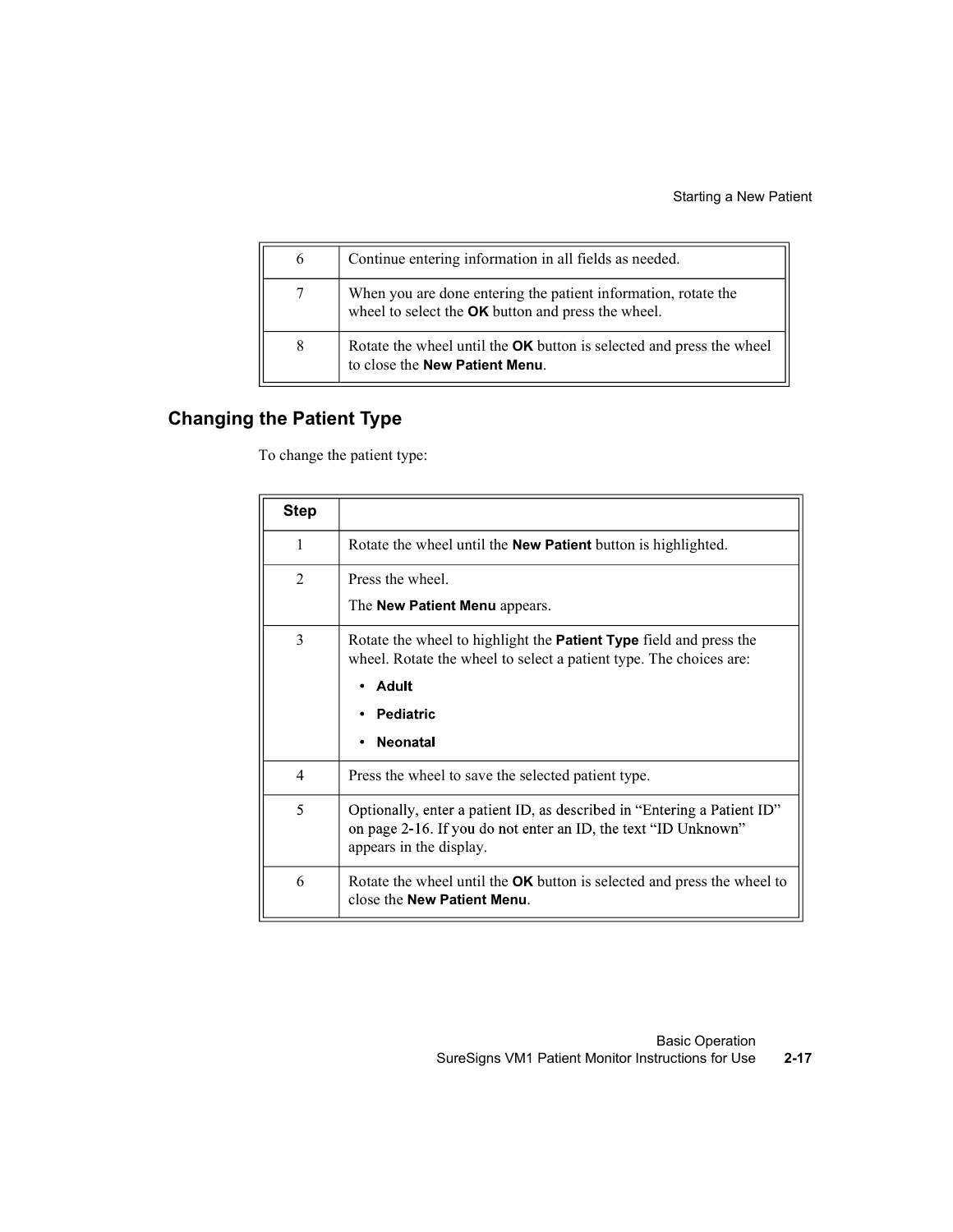### Adding a Patient with the Bar Code Scanner

| Patient        |                                                                                                                                                                                                                                                                                                       |
|----------------|-------------------------------------------------------------------------------------------------------------------------------------------------------------------------------------------------------------------------------------------------------------------------------------------------------|
|                |                                                                                                                                                                                                                                                                                                       |
|                | Patient with the Bar Code Scanner                                                                                                                                                                                                                                                                     |
|                | If you are using the optional bar code scanner, you can admit a new patient as described<br>in the following procedure.                                                                                                                                                                               |
|                | <b>Note</b> — The bar code scanner inputs a patient ID in the selected primary ID field only,<br>unless your bar code scanner has been programmed to read multiple patient ID fields.                                                                                                                 |
|                |                                                                                                                                                                                                                                                                                                       |
| <b>Step</b>    |                                                                                                                                                                                                                                                                                                       |
| 1              | Hold the scanner over the bar code, pull the trigger, and center the beam<br>on the bar code.                                                                                                                                                                                                         |
|                | <b>Note</b> $-$ To get a proper read, hold the scanner closer to small bar<br>codes and farther away from large bar codes.                                                                                                                                                                            |
|                | The New Patient Menu opens and the scanned ID appears in the Enter<br>Patient ID field                                                                                                                                                                                                                |
|                |                                                                                                                                                                                                                                                                                                       |
| $\overline{2}$ | Verify that the correct patient type (Adult, Pediatric, or Neonatal) is<br>selected. If necessary, change the patient type by rotating the wheel to<br>highlight the Patient Type field and press the wheel. Select the<br>appropriate patient type and press the wheel again to save your selection. |

Basic Operation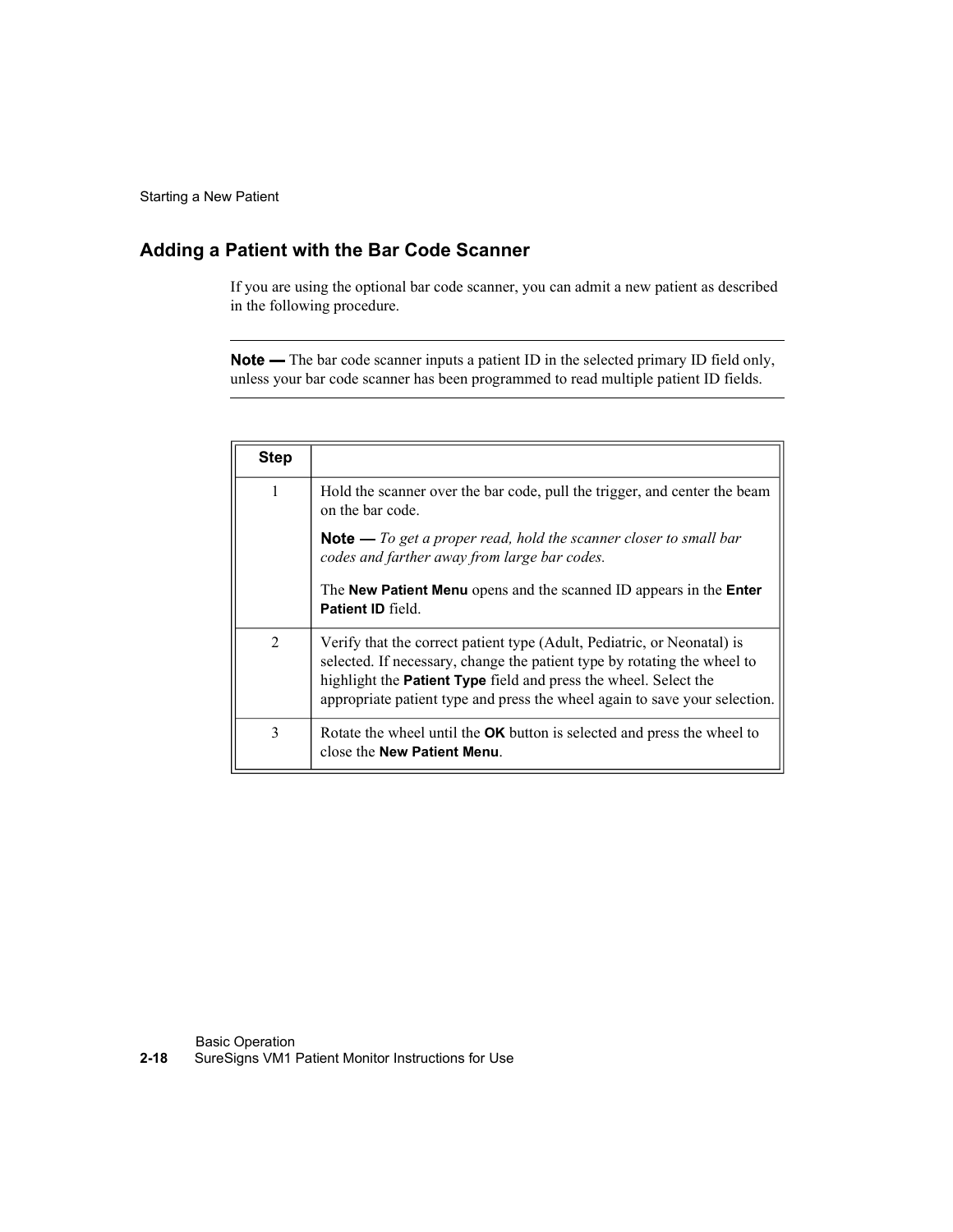# Changing System-Wide Settings



- System settings.
	- The System Info button, which displays information about the monitor.
- $\bullet$ The System Admin button, which provides access to the password-protected System Admin Menu.
- The Waveform Settings button, which allows you to access the Waveform  $\bullet$ Settings Menu.

|                  | g System-Wide Settings                                                                                       |
|------------------|--------------------------------------------------------------------------------------------------------------|
|                  | The System Menu contains the following options:                                                              |
| System<br>button | System settings buttons, which allow you to configure system-wide<br>$\bullet$<br>settings.                  |
|                  | The System Info button, which displays information about the monitor.<br>٠                                   |
|                  |                                                                                                              |
|                  | The <b>System Admin</b> button, which provides access to the password-protected<br><b>System Admin Menu.</b> |
|                  | The Waveform Settings button, which allows you to access the Waveform<br><b>Settings Menu.</b>               |
|                  | To change settings in the System Menu:                                                                       |
| <b>Step</b>      |                                                                                                              |
| 1                | Rotate the wheel until the System button is highlighted.                                                     |
| $\overline{2}$   | Press the wheel.                                                                                             |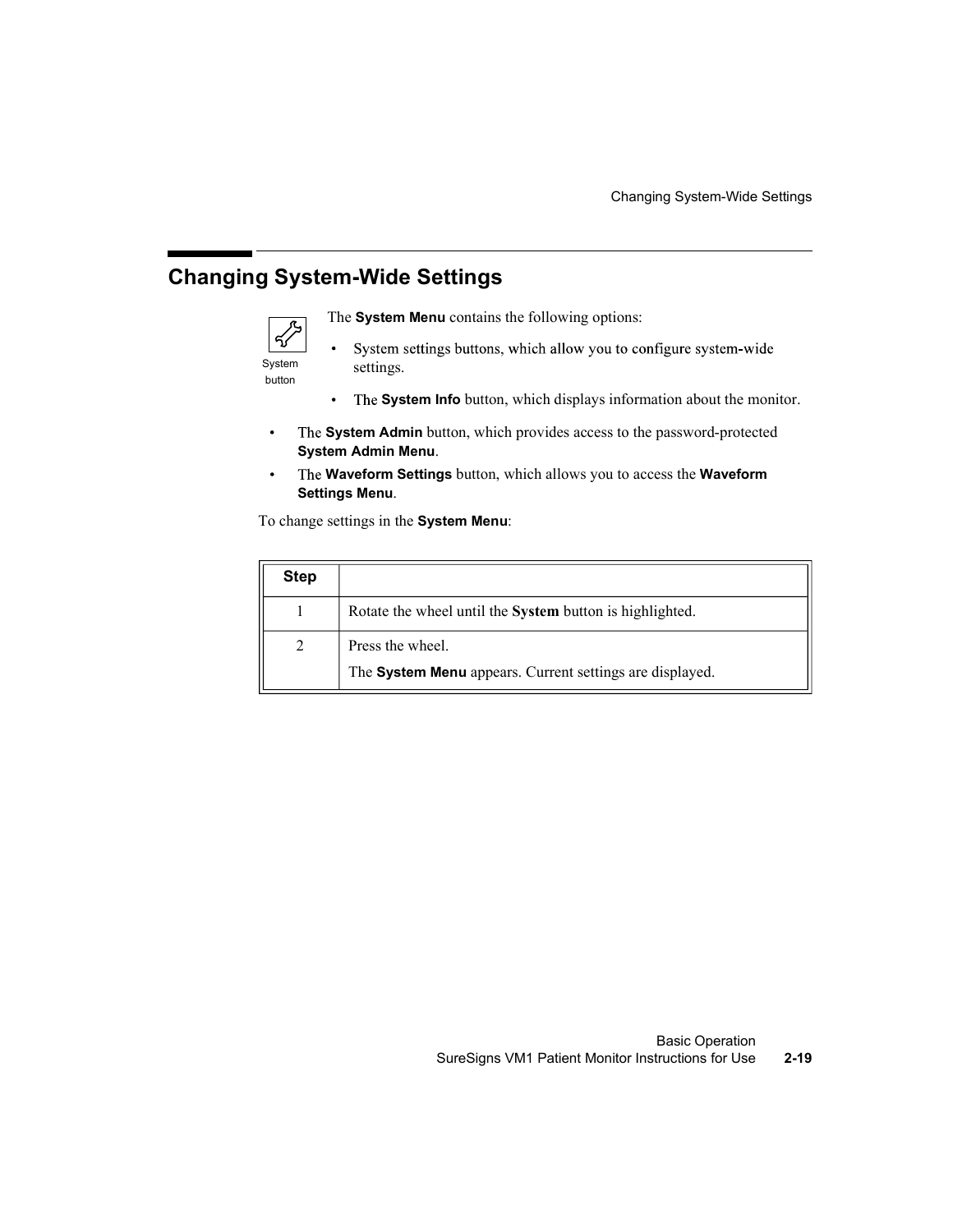### Changing System-Wide Settings

| em-Wide Settings |                                                                                                                                                                                                                                                                                                                                                                                                        |
|------------------|--------------------------------------------------------------------------------------------------------------------------------------------------------------------------------------------------------------------------------------------------------------------------------------------------------------------------------------------------------------------------------------------------------|
|                  |                                                                                                                                                                                                                                                                                                                                                                                                        |
| 3                | Turn the wheel to change any of the following system-wide settings:<br><b>Brightness</b> — This setting adjusts the brightness of the display,<br>with 1 being darkest and 5 being brightest. For detailed<br>information, see "Changing the Brightness of the Display" on<br>page 2-13.                                                                                                               |
|                  | <b>Recorder Speed</b> — If your monitor has a recorder, use this option<br>to change the speed at which it prints. For detailed information, see<br>"Changing the Recorder Speed" on page 9-6.                                                                                                                                                                                                         |
|                  | Note — The Recorder Speed setting is independent of the<br>Sweep Speed settings for the various waveforms. In other words,<br>the Sweep Speed setting does not affect the recorder output and<br>vice versa.                                                                                                                                                                                           |
|                  | • Date Format — You can change the monitor's date format.<br>Options are mm/dd/yyyy and dd/mm/yyyy.                                                                                                                                                                                                                                                                                                    |
|                  | <b>Display Time —</b> Select Yes or No to show or hide the time in the<br>lower right corner of the main screen.                                                                                                                                                                                                                                                                                       |
|                  | <b>Default Patient Type</b> — Select a patient type. Each time you start a<br>new patient, the default patient type is selected and the alarm<br>settings are restored to the default values for the specified patient<br>type.                                                                                                                                                                        |
|                  | <b>Monitor Name</b> — The default name is the monitor serial number.<br>Use this field to change the default name to something more<br>meaningful, for example, a room number or some other identifying<br>information, especially if the monitor is connected to a<br>VSV network. The Monitor Name can be up to 10 characters long.<br>For more information, see Chapter 10, "Networked Monitoring." |
|                  | Enable New Patient Menu - Select Yes or No to indicate whether<br>or not the New Patient Menu opens automatically when the monitor<br>is taken out of Standby or Deep Sleep mode.                                                                                                                                                                                                                      |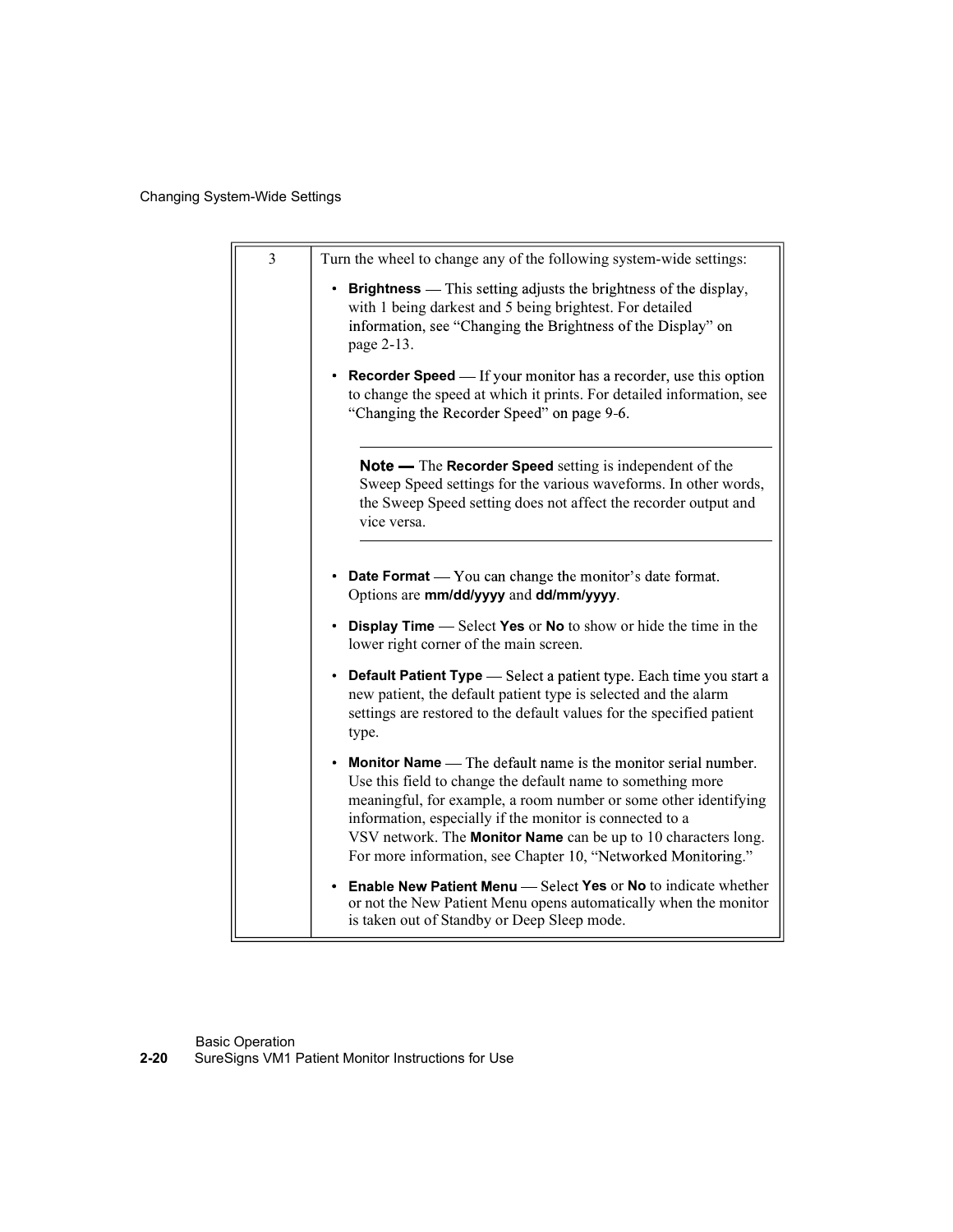|   | <b>Changing System-Wide Settings</b>                                                                                                                                                                                                                                                                                                                 |
|---|------------------------------------------------------------------------------------------------------------------------------------------------------------------------------------------------------------------------------------------------------------------------------------------------------------------------------------------------------|
|   | • System Info button - Select this to display a summary of<br>monitor-specific information, including the software and hardware<br>versions. For more information, see "Viewing System Information"<br>on page 2-22.<br>• System Admin button— For qualified service personnel only.<br>Accesses the System Admin Menu, which is password-protected. |
|   | • Waveform Settings button- Use to access the Waveform Setting<br><b>Menu</b> and the following settings:                                                                                                                                                                                                                                            |
|   | - Waveform Print - Use this setting to select the length of<br>printed waveforms. Options are 7 seconds and<br>20 seconds. For more information, see "Printing" on<br>page 9-2.                                                                                                                                                                      |
|   | VSV Waveform Display — This setting is available if the<br>monitor is connected to a VSV network. For more<br>information, see Chapter 10, "Networked Monitoring."                                                                                                                                                                                   |
| 4 | Press the Main Screen key on the front panel to close the menu.                                                                                                                                                                                                                                                                                      |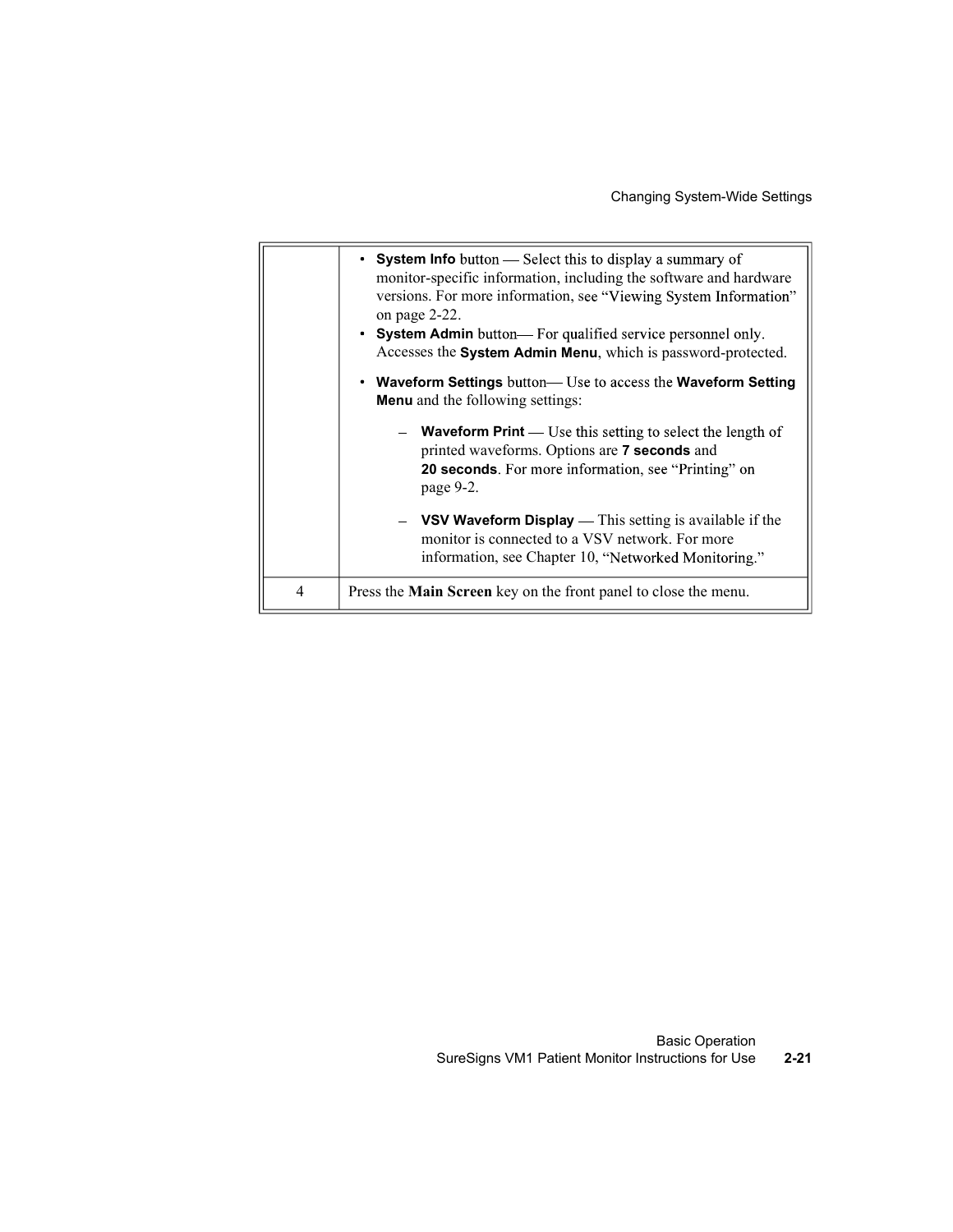Viewing System Information

# Viewing System Information

- $\bullet$
- $\bullet$
- $\bullet$
- 
- 
- $\bullet$  .
- $\bullet$
- $\ddot{\phantom{0}}$

|                                | The System Information window displays the following information about the monitor:  |
|--------------------------------|--------------------------------------------------------------------------------------|
|                                | Serial number                                                                        |
|                                | Hardware version                                                                     |
|                                | Software version                                                                     |
|                                | <b>LAN MAC Address</b>                                                               |
|                                | <b>LAN IP Address</b>                                                                |
| Language                       |                                                                                      |
| VSV name                       |                                                                                      |
|                                | Configuration                                                                        |
|                                |                                                                                      |
|                                | To view the System Information:                                                      |
|                                |                                                                                      |
|                                |                                                                                      |
|                                | Rotate the wheel until the System button is highlighted.                             |
|                                | Press the wheel.                                                                     |
| $\mathbf{1}$<br>$\overline{2}$ | The System Menu appears.                                                             |
| $\overline{3}$                 | Rotate the wheel until the System Info button is highlighted and press<br>the wheel. |
| <b>Step</b>                    | The System Information window appears.                                               |

Basic Operation

2-22 SureSigns VM1 Patient Monitor Instructions for Use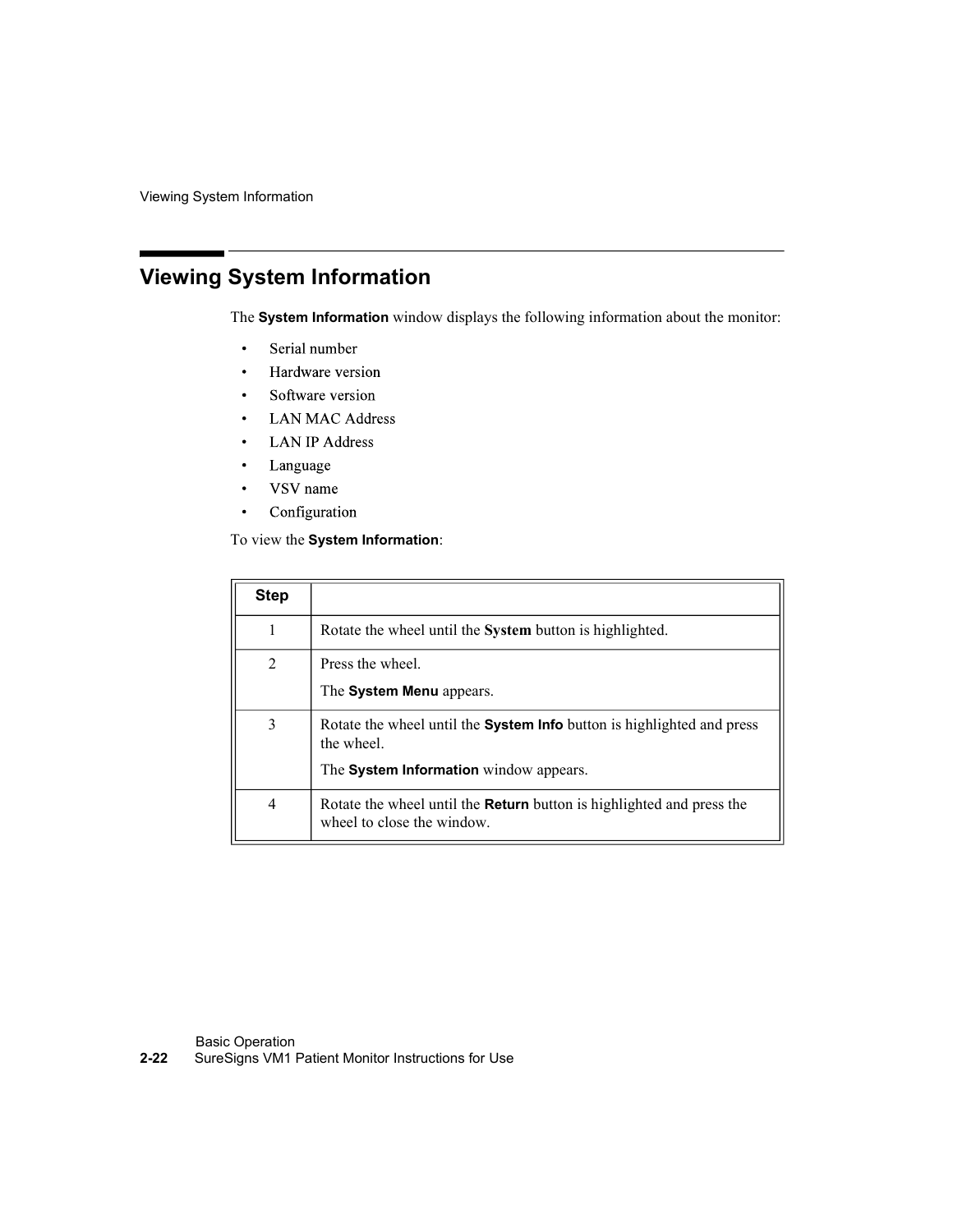### Networked Monitors

If your monitor is networked, the records in the Tabular Trend display change from white to green after they have been exported; if the records do not change from white to green, see your system administrator for assistance.

Caution If you are using the optional serial interface adapter to export data and you disconnect the adapter to move the monitor to a different location, make sure the black sheath completely covers the RS-232 connector after you reconnect the cable.

### Using the Monitor Safely



All of the patient applied parts on the SureSigns VM1 patient monitor are classified as type CF, which specifies their degree of protection against electrical shock. All are rated as defibrillator proof, as indicated by the heart symbol on the side panel.

This monitor is suitable for use in the presence of electrosurgery.

The SureSigns VM1 patient monitor is suitable for use in all establishments, as defined by CISPR 11, including domestic establishments and those directly connected to the public low-voltage power supply network that supplies buildings used for domestic purposes.

Ensure that the monitor is in working condition before clinical use. If the accuracy of any measurement does not seem reasonable, first check the patient's vital signs by alternative means and then with the monitor to make sure it is working properly. Always verify that the monitor's settings match your intended selections.

If you connect the monitor to any instrument, verify proper operation before clinical use. Refer to the instrument's Instructions for Use for full instructions.

Accessory equipment connected to the monitor's data interface must be certified according to EN 60950 for data-processing equipment or EN 60601-1 for electromedical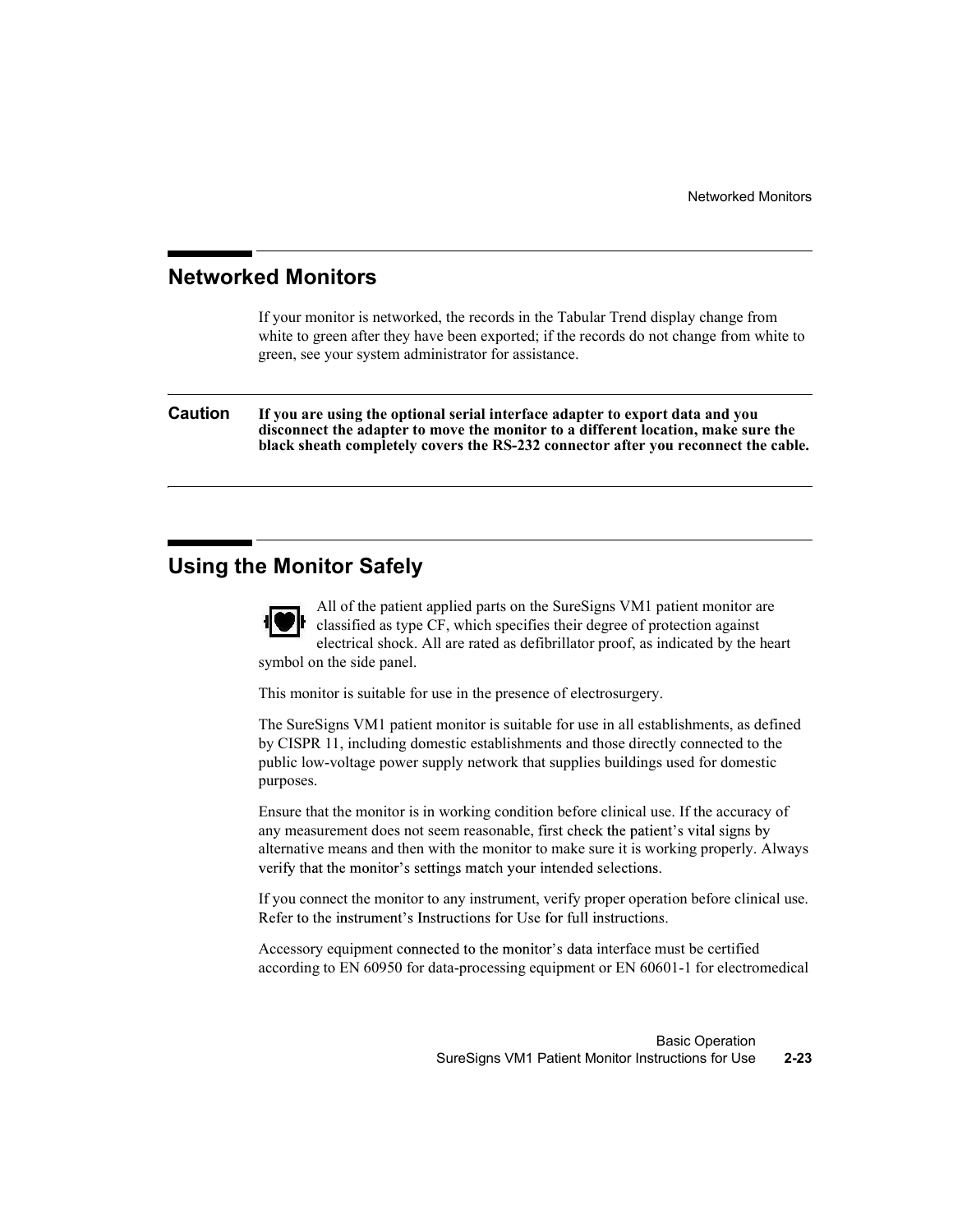Using the Monitor Safely

equipment. All combinations of equipment must be in compliance with EN 60601-1-1 systems requirements.

Anyone who connects additional equipment to the signal input port or signal output port configures a medical system and is therefore responsible to ensure that the system complies with the requirements of system standard EN 60601-1-1. If in doubt, contact the Philips Customer Care Center or your local Philips representative.

The monitor and its accessories must be tested by qualified service personnel at regular intervals to ensure that performance has not been degraded by aging or environmental conditions. Periodic performance verification tests can be performed, as described in the SureSigns VM1 Patient Monitor Service Guide.

Basic Operation 2-24 SureSigns VM1 Patient Monitor Instructions for Use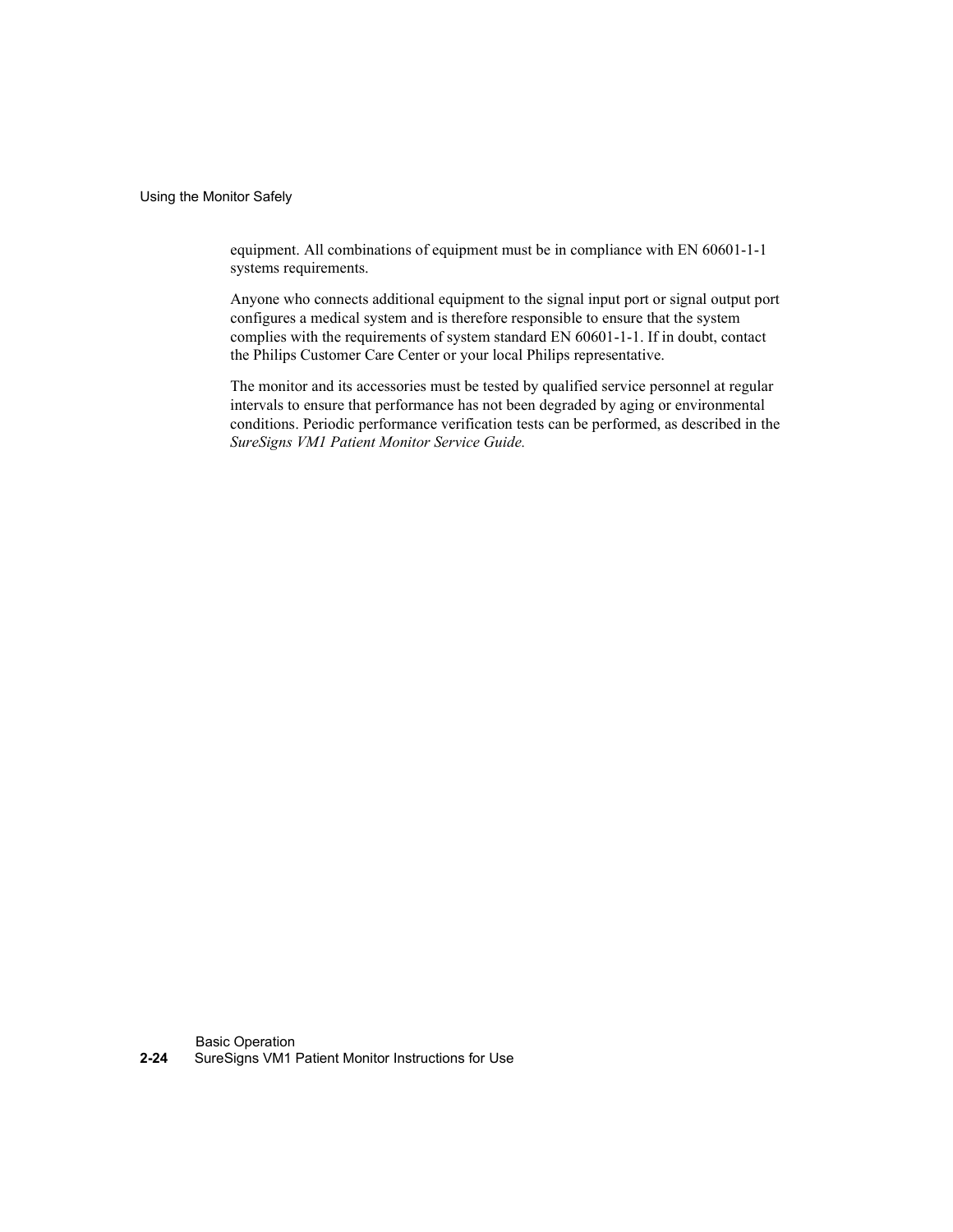| <b>Warning</b> | Explosion Hazard. Equipment not suitable for use in the presence of a flammable<br>anaesthetic mixture with air or oxygen or nitrous oxide. Oxygen concentrations<br>must be $\leq$ 25% and partial pressure $\leq$ 27.5 kPa when no other oxidants are present. |          |
|----------------|------------------------------------------------------------------------------------------------------------------------------------------------------------------------------------------------------------------------------------------------------------------|----------|
|                | Electric shock hazard. Covers should be removed only by qualified service<br>personnel. There are no user-serviceable parts inside.                                                                                                                              |          |
|                | Do not touch the patient, or table, or instruments during defibrillation.                                                                                                                                                                                        |          |
|                | Measurement accuracy may decrease temporarily while performing electro-surgery<br>or defibrillation. This does not affect patient or equipment safety.                                                                                                           |          |
|                | Do not open the monitor or attempt to change the battery. If you suspect a problem<br>with parts within the monitor, contact your biomed or local Philips Representative.                                                                                        |          |
|                | Route patient cabling to reduce the possibility of patient entanglement or<br>strangulation.                                                                                                                                                                     |          |
|                | Do not place the monitor in any position that might cause it to fall on the patient. Do<br>not lift the monitor by the power supply cord or patient connections.                                                                                                 |          |
|                | The roll stand basket has a maximum capacity of 8 pounds (3.6 kg). If you place<br>more than 8 pounds (3.6 kg) in the basket, the roll stand may tip.                                                                                                            |          |
|                | Do not use the monitor on more than one patient at a time.                                                                                                                                                                                                       |          |
|                | To ensure patient electrical isolation, connect only to other equipment that provides<br>patient electrical isolation. Use only unshielded network cables.                                                                                                       |          |
|                | Use only grounded power cords (three-wire power cords with grounded plugs) and<br>grounded electrical outlets. Never adapt a grounded plug to fit an ungrounded<br>outlet by removing the equipotential grounding post or ground clip.                           |          |
|                | Do not use extension cords to connect the monitor to electrical outlets.                                                                                                                                                                                         |          |
|                | LAN cables must meet all local electrical requirements.                                                                                                                                                                                                          |          |
|                | Do not use the monitor or $SpO2$ sensors during magnetic resonance imaging (MRI)<br>scanning. Induced current could potentially cause burns. The monitor may affect<br>the MRI image, and the MRI unit may affect the accuracy of the monitor's<br>measurements. |          |
|                | If multiple instruments are interconnected or if multiple instruments are connected<br>to a patient, the sum of the leakage currents may exceed the limits given in<br>EN 60601-1. Consult your service personnel.                                               |          |
|                |                                                                                                                                                                                                                                                                  |          |
|                | <b>Basic Operation</b>                                                                                                                                                                                                                                           |          |
|                | SureSigns VM1 Patient Monitor Instructions for Use                                                                                                                                                                                                               | $2 - 25$ |
|                |                                                                                                                                                                                                                                                                  |          |